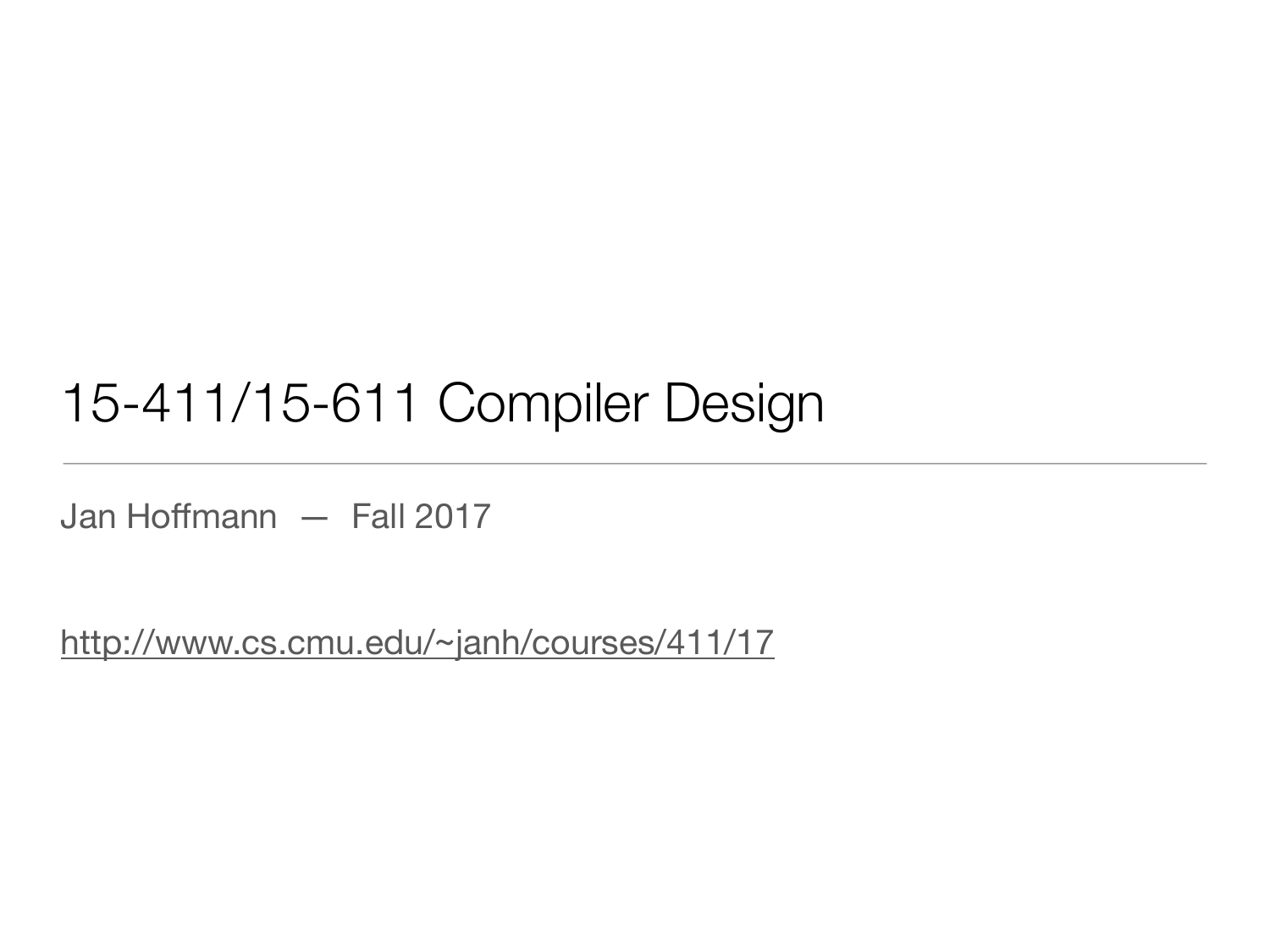## Course Staff

• Instructor: Jan Hoffmann

Office hours: Tue 10:30am-noon Thu 1:00pm-2:30pm at GHC 9105

#### • Research

- ‣ Programming languages
- ‣ Verification (quantitative properties like resource usage)
- Teaching
	- ‣ 15-411/611 Compiler Design
	- ‣ 15-312 Principles of Programming Languages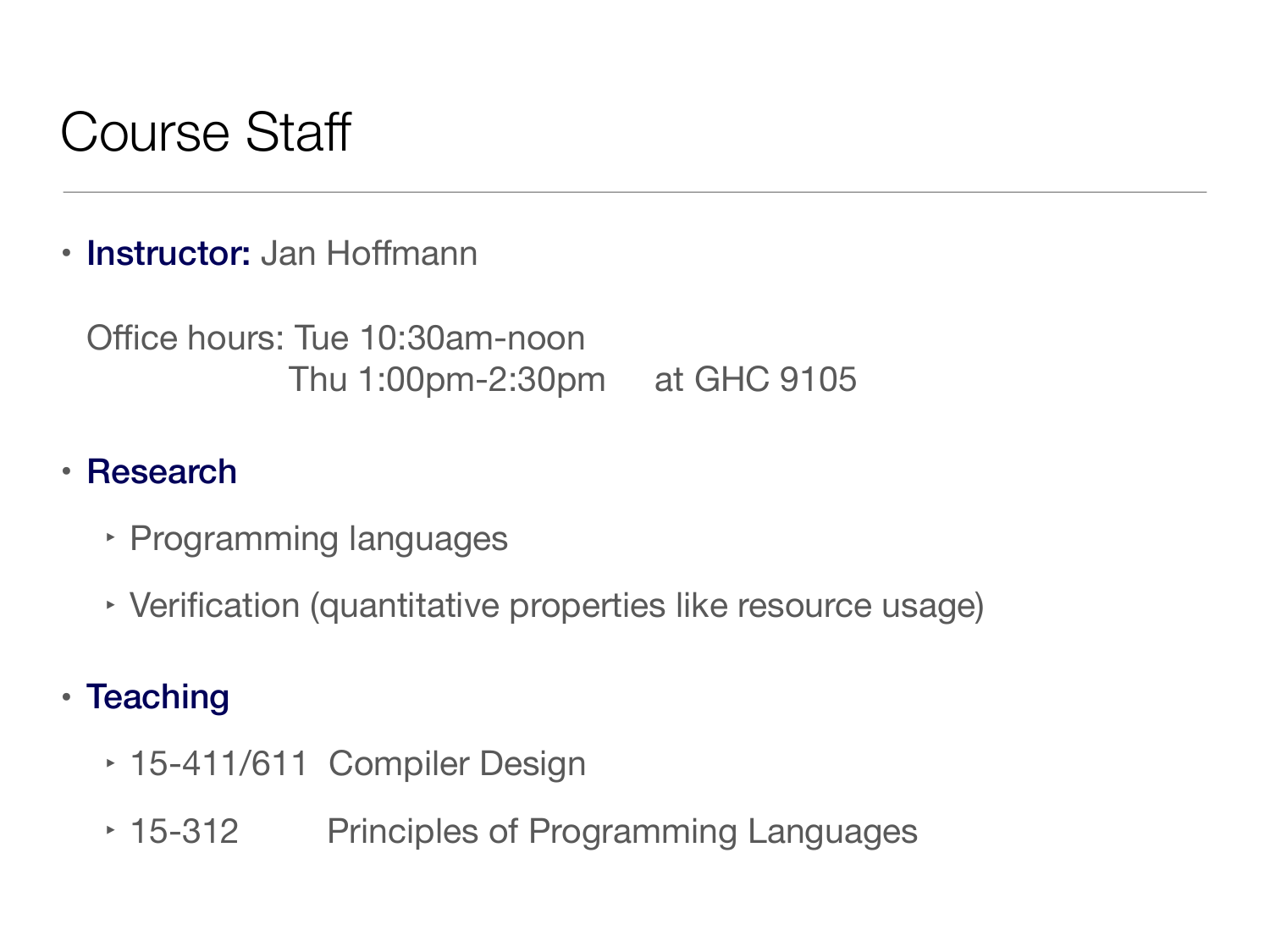

#### Alice Rao CS Senior

(OCaml)



Anatol Liu CS Senior

(Haskell)



DeeDee Han CS Senior

(OCaml)



Jonathan Burns CS Senior

(OCaml)

### Teaching Assistants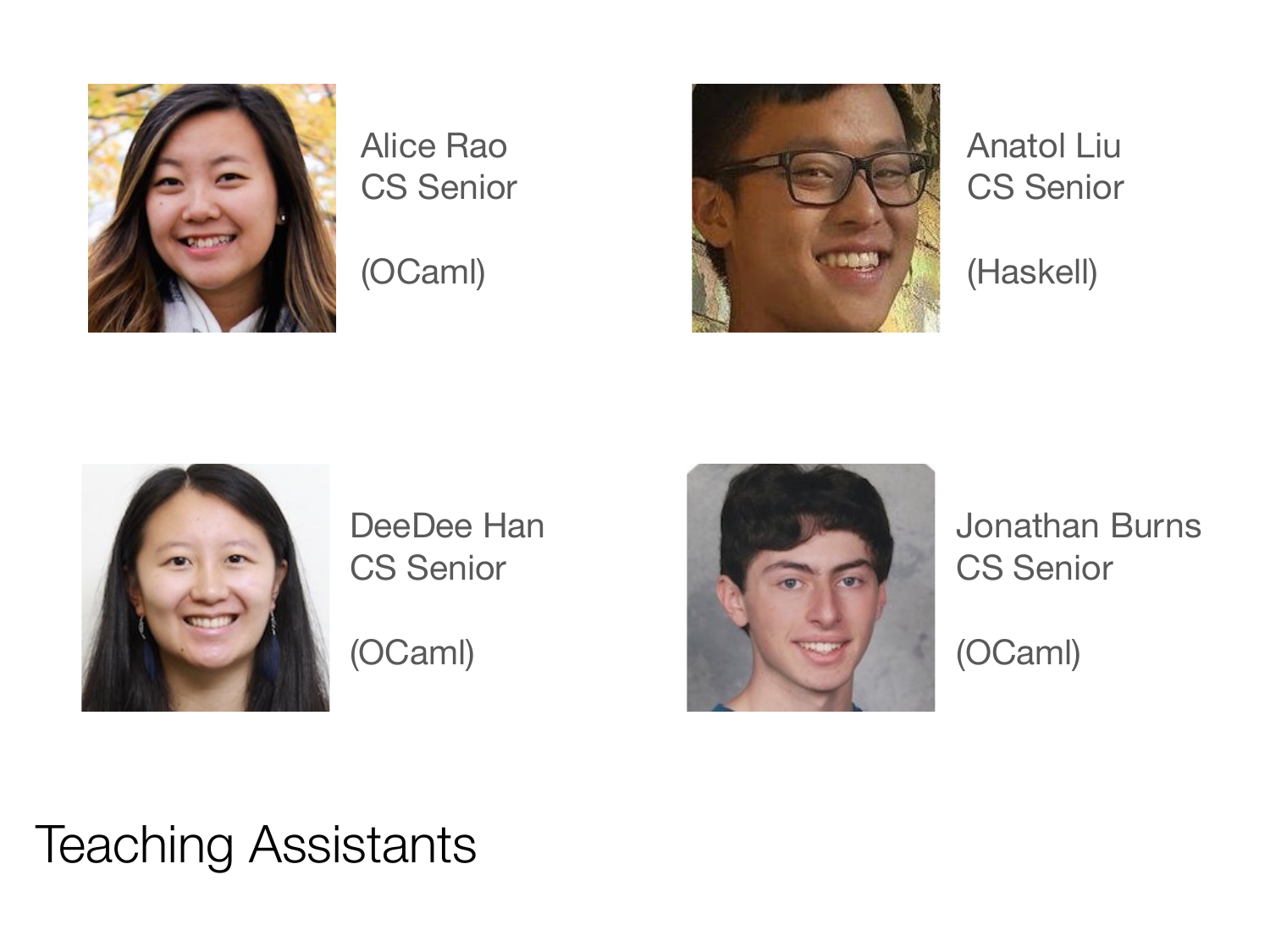## Communication and Resources

- Lecture: Tue/Thu 9:00-10:20am at MM A14
- Recitations: if needed
- Website: <http://www.cs.cmu.edu/~janh/courses/411/17>
- Piazza: Enroll from website
- Lecture notes: Will be available after the lecture
- Textbook: Andrew Appel Modern Compiler Implementation in ML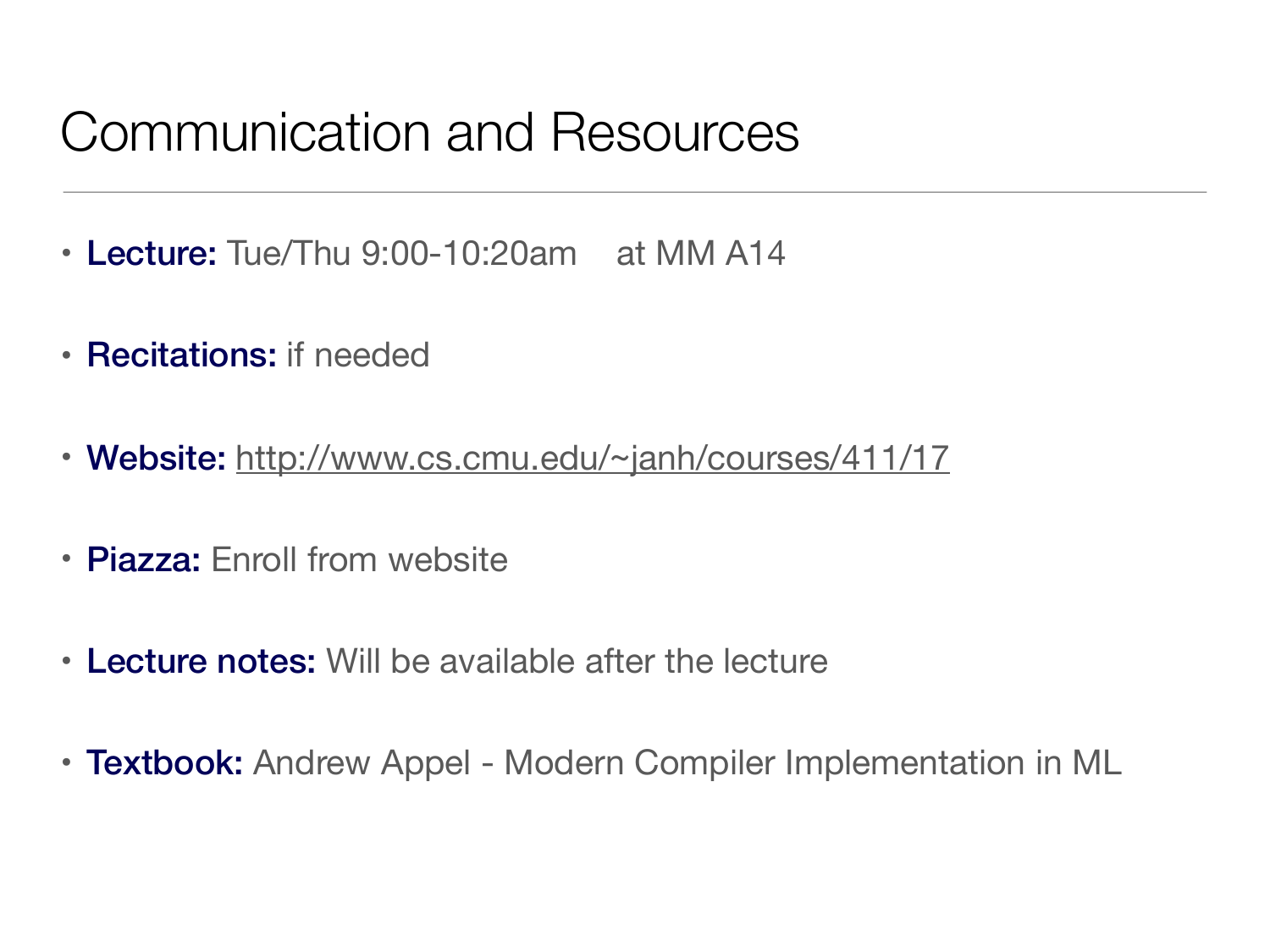## **Compilers**

- A compiler translates a programming language (source language) into executable code (target language)
- Quality measures for a compiler
	- ‣ Correctness (Does the compiled code work as intended?)
	- ‣ Code quality (Does the compiled code run fast?)
	- ‣ Efficiency of compilation (Is compilation fast?)
	- ‣ Usability (Does the compiler produce useful errors and warnings?)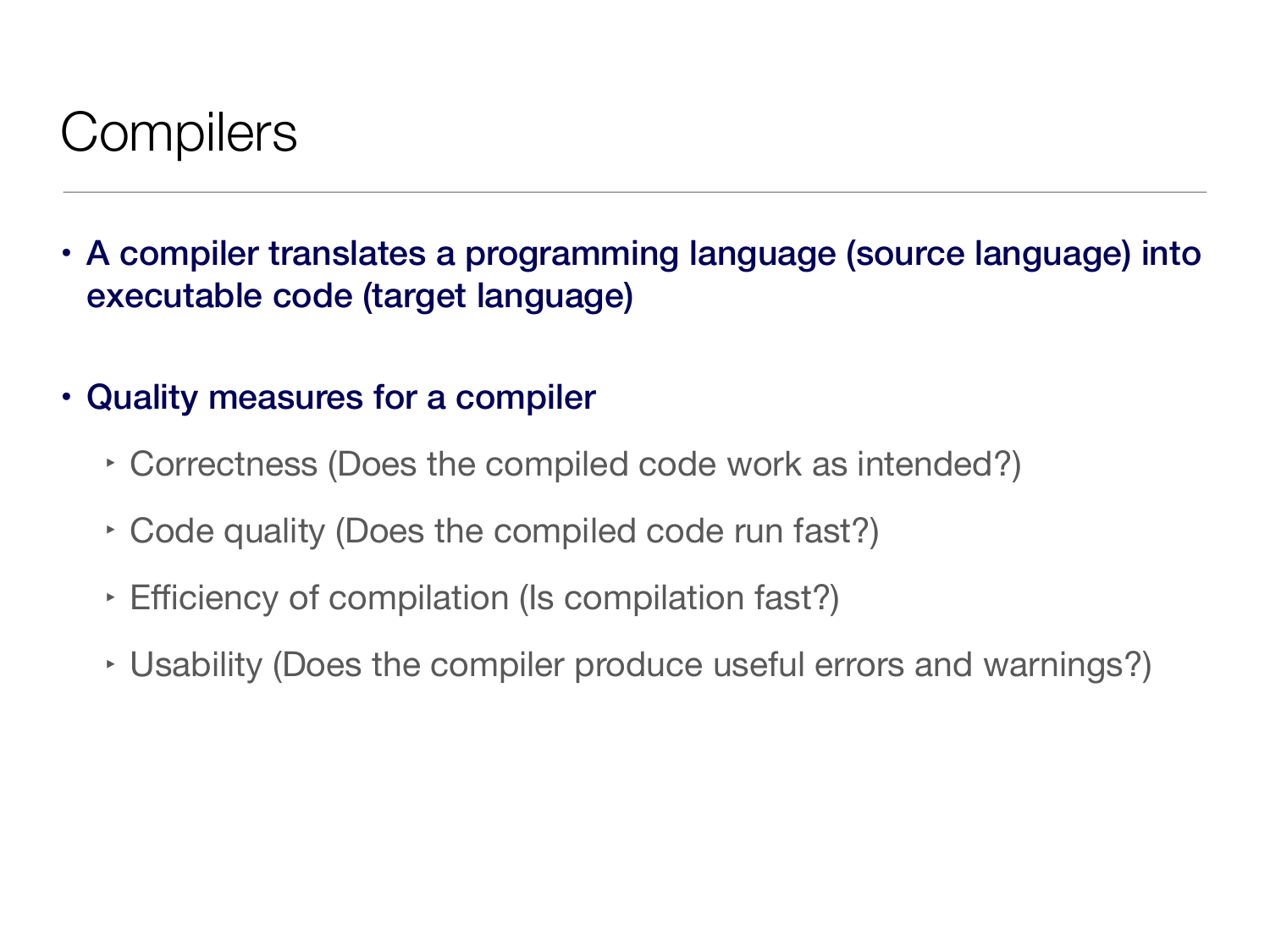## **Compilers**

#### • Compiler History

- ‣ 1943: Plankalkül, first high-level language (Konrad Zuse)
- ‣ 1952: A-0, first simple compiler (Grace Hopper)
- ‣ 1957: FORTRAN, first real compiler (John Backus)
- ‣ 1962: Lisp, first self-hosting compiler (Tim Hart and Mike Levin)

#### • Compilers today

- ‣ Modern compilers are complex (gcc has 7.5M LOC)
- ‣ There is still a lot of compiler research (LLVM, verified compilation, …)
- ‣ There is still a lot of compiler development in industry (guest lecture?)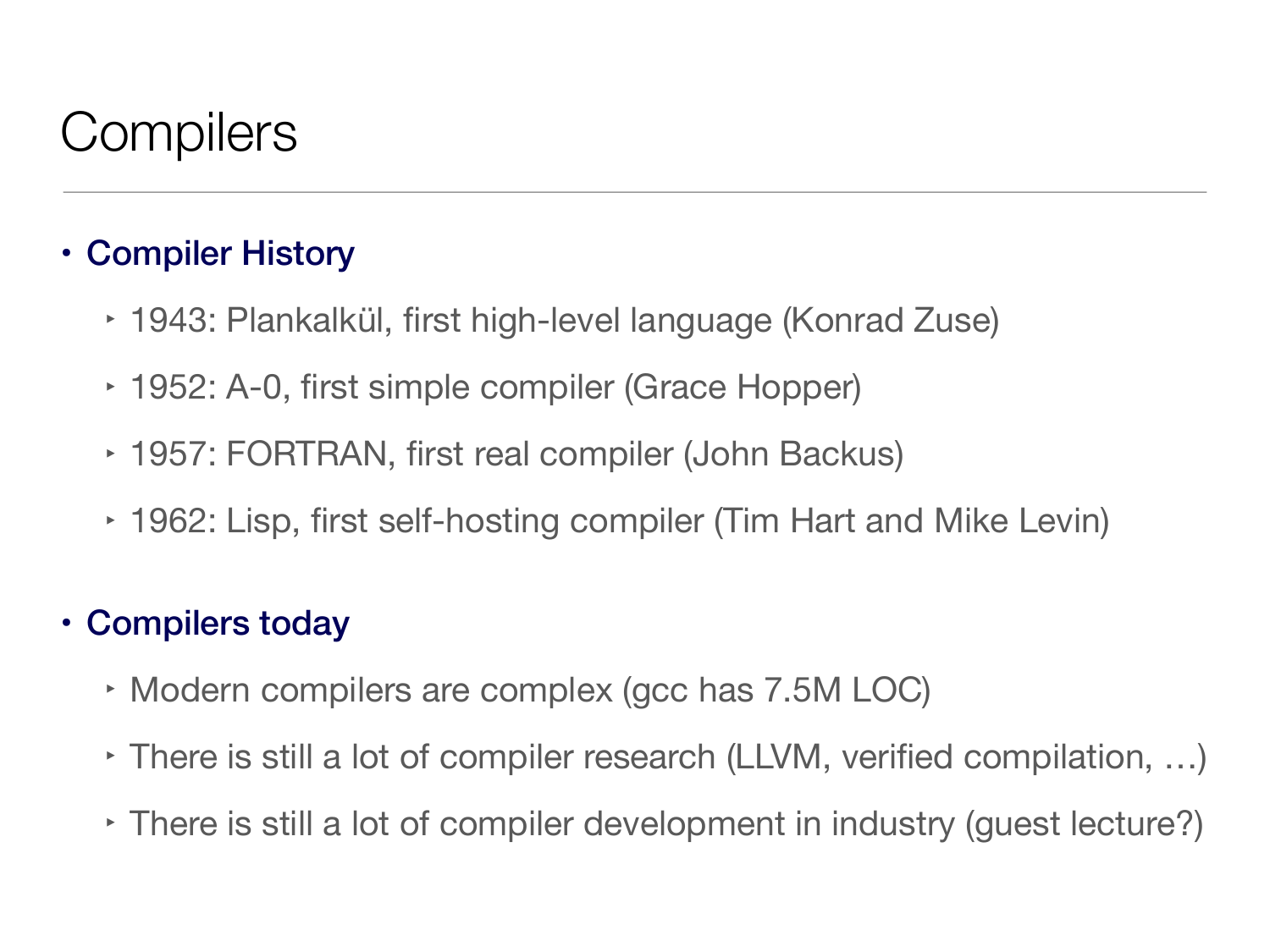### What will you learn?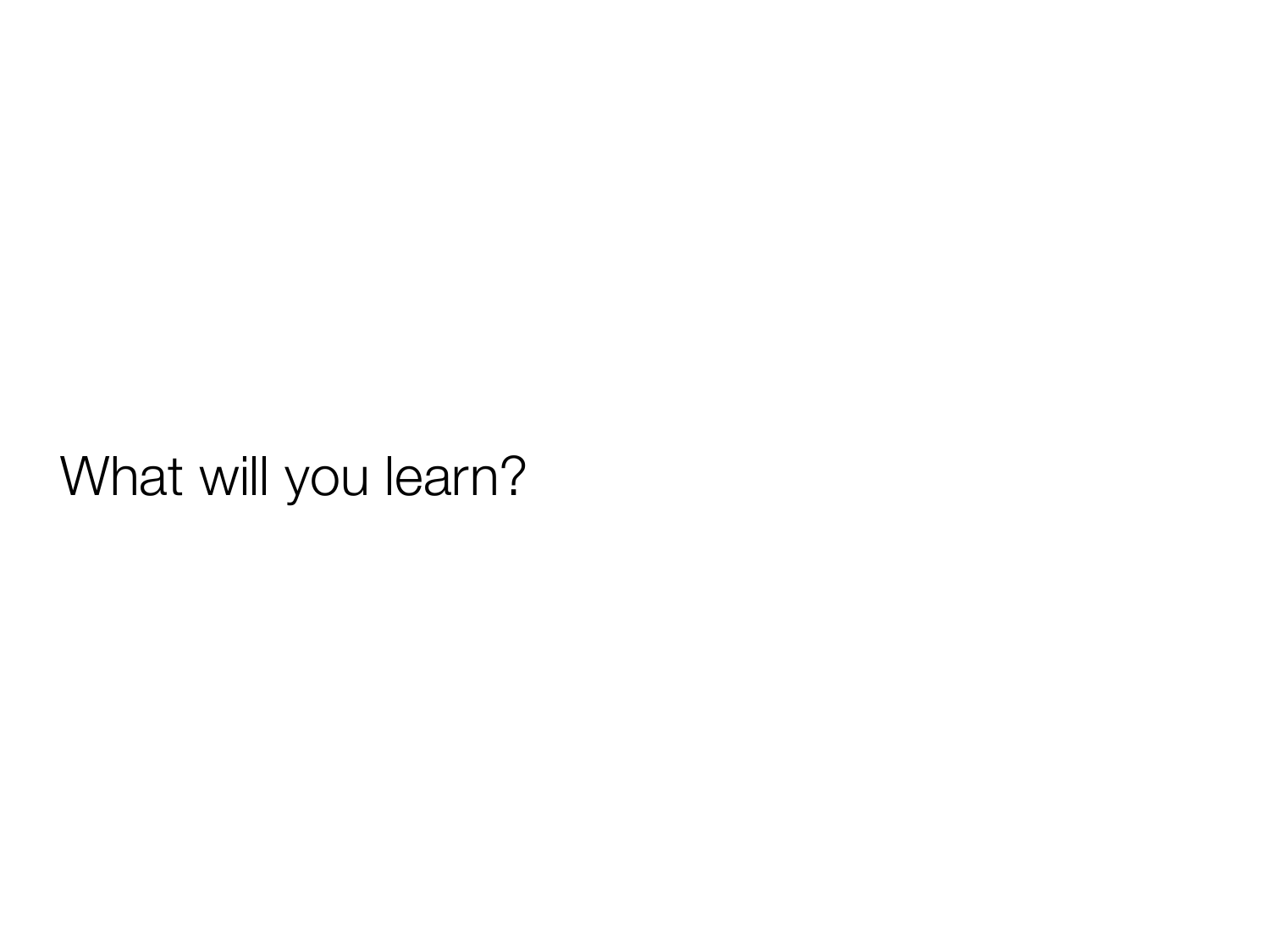## Compiler Design

- How to structure compilers
- Applied algorithms and data structures
	- ‣ Context-free grammars and parsing
	- ‣ Static single assignment form
	- ‣ Data flow analysis and type checking
	- ‣ Chordal graph coloring and register allocation
- Focus on sequential imperative programming language Not functional, parallel, distributed, object-oriented, ...
- Focus on code generation and optimization Not error messages, type inference, runtime system, ...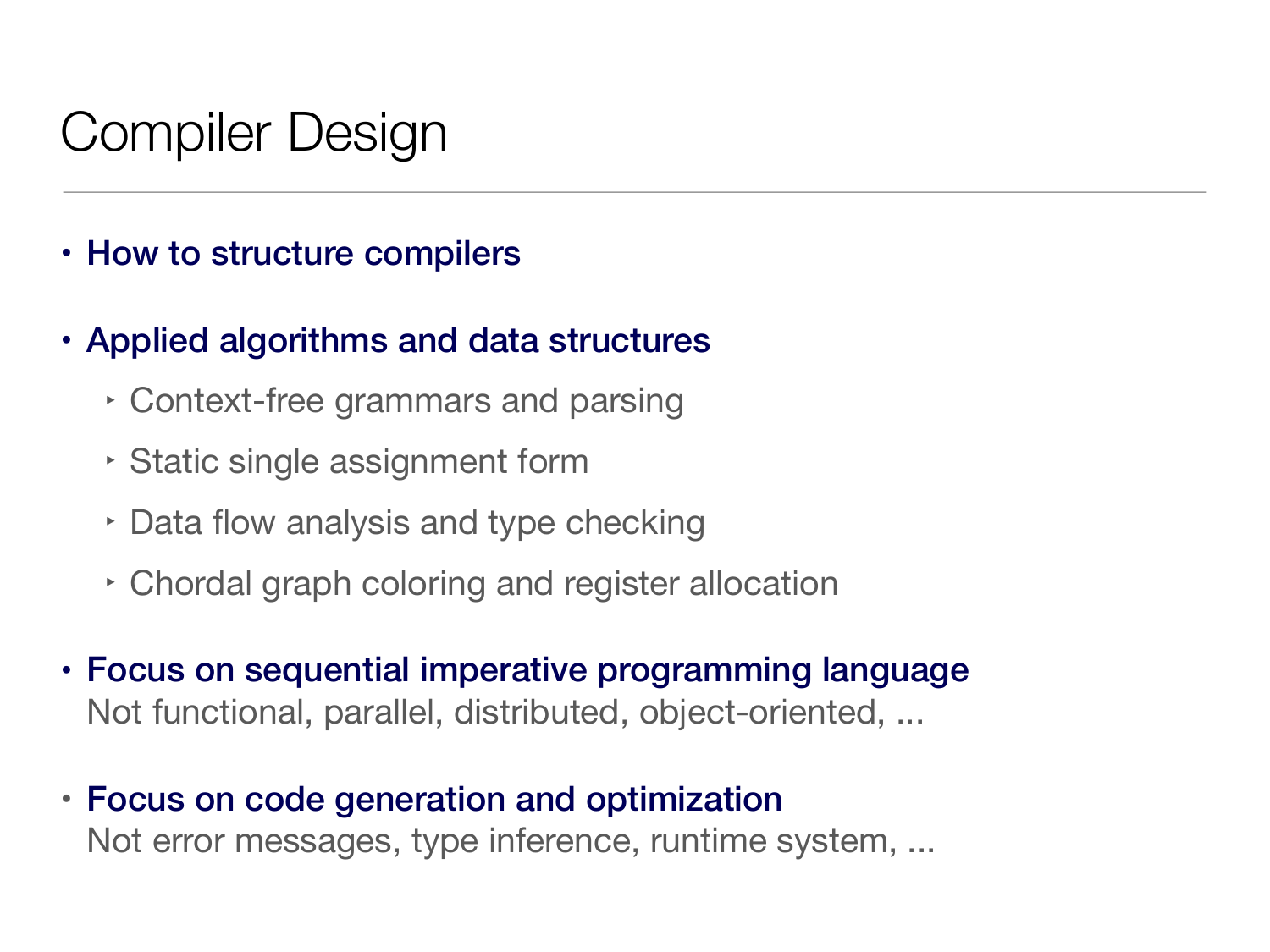### Focus of the Course

- **‣** Correctness (Does the compiled code work as intended?)
- **‣** Code quality (Does the compiled code run fast?)
- ‣ Efficiency of compilation (Is compilation fast?)
- ‣ Usability (Does the compiler produce useful errors and warnings?)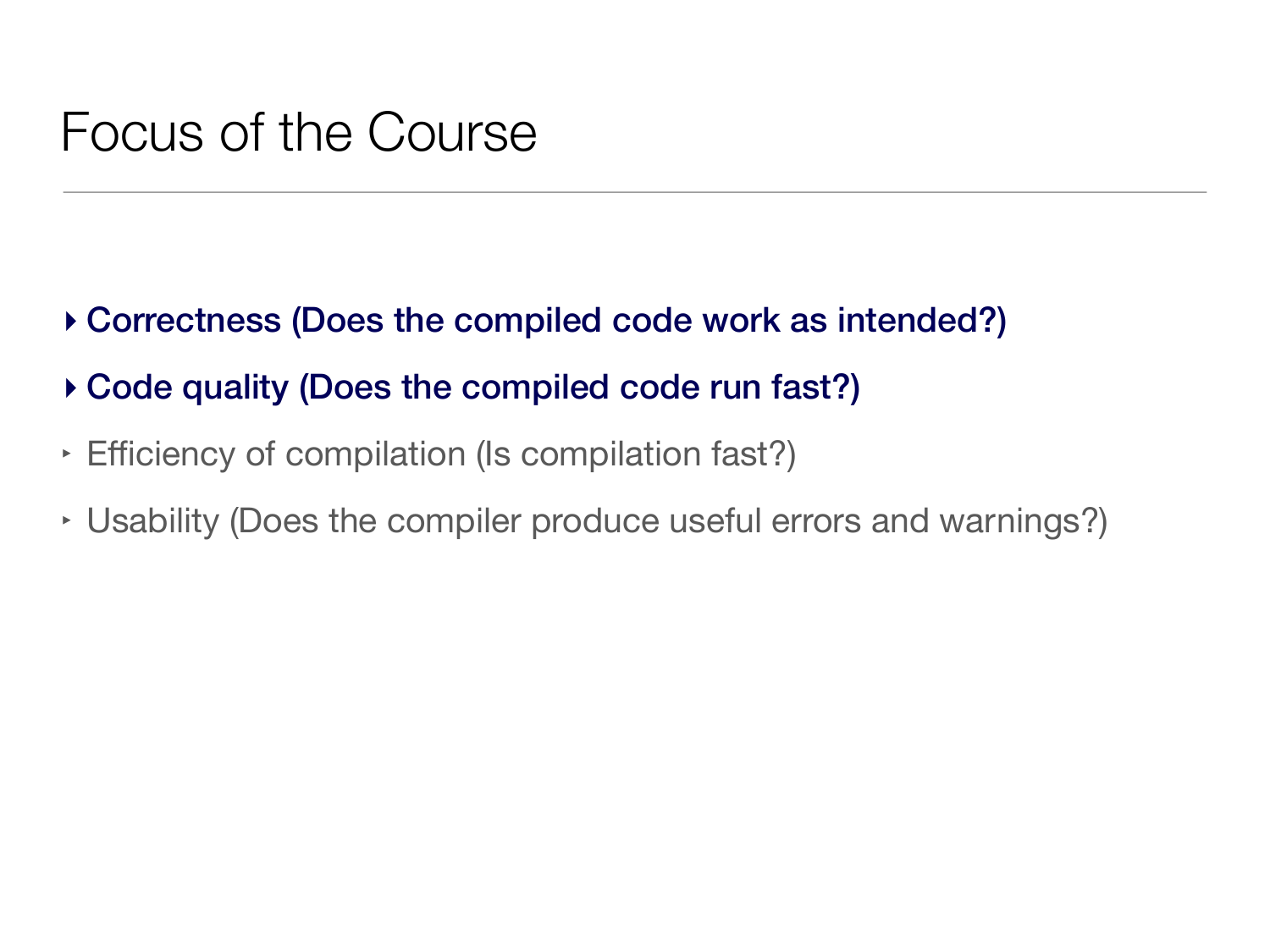# Software Engineering

We won't discuss this much in lecture.

- Implementing a compiler is a substantial software project
	- ‣ Building, organizing, testing, debugging, specifying, …
- Understanding and implementing high-level specifications
- Satisfying performance constraints
- Make (and reevaluate) design decision
	- ‣ Implementation language and libraries
	- ‣ Data structures and algorithms
	- ‣ Modules and interfaces
- Revise and modify your code

Compilers are perfect to practice software engineering.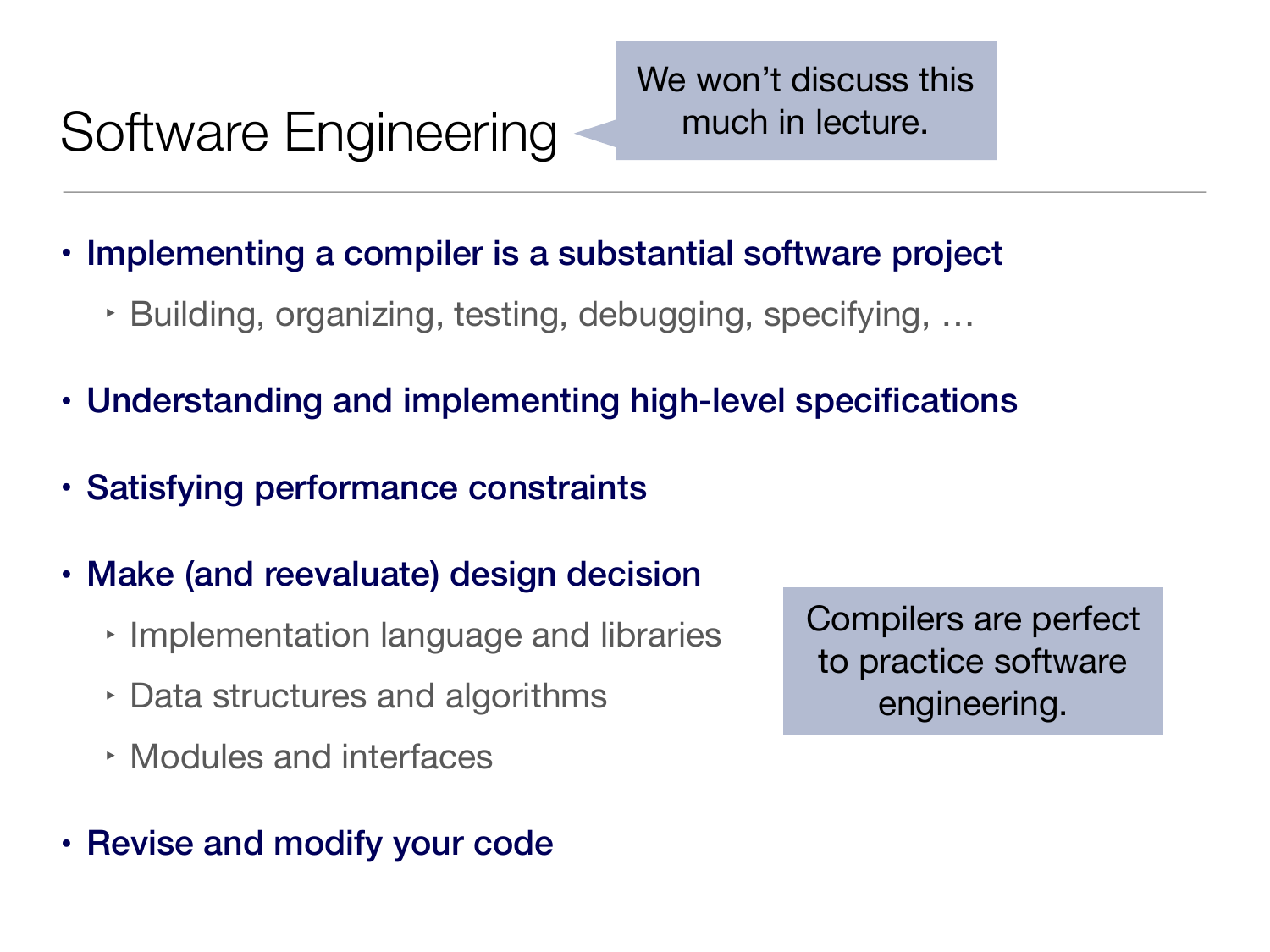## Learning Goals I

- Distinguish the main phases of a state-of-the-art compiler
- Understand static and dynamic semantics of an imperative language
- Develop parsers and lexers using parser generators and combinators

 $\blacktriangledown$ 

- Perform semantic analysis
- Translate abstract syntax trees to intermediate representations and static single assignment form `
- Analyze the dataflow in an imperative language
- Perform standard compiler optimizations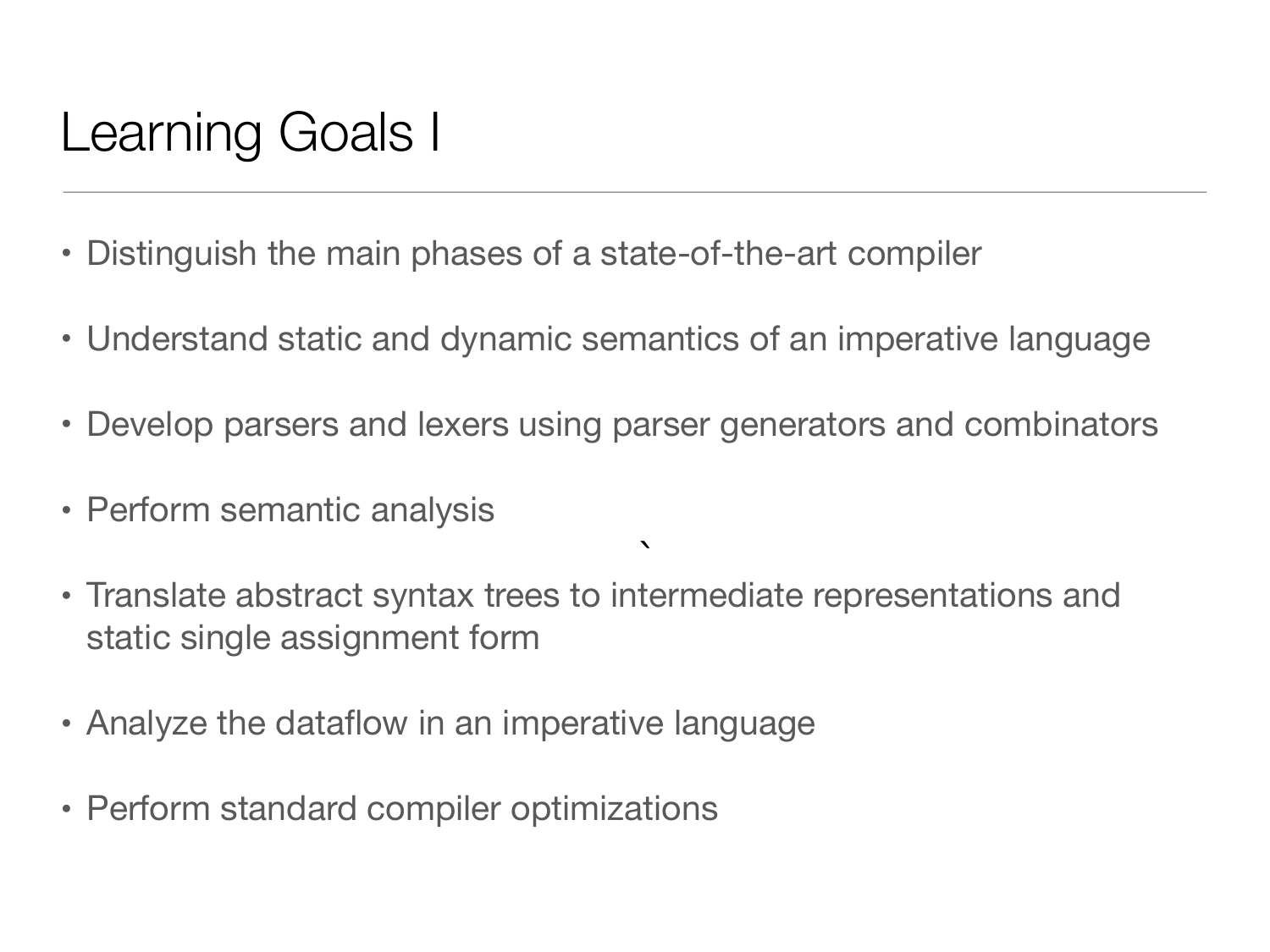## Learning Goals II

- Allocate registers using a graph-coloring algorithm
- Generate efficient assembly code for a modern architecture
- Allocate registers using a graph-coloring algorithm
- Understand opportunities and limitations of compiler optimizations
- Appreciate design tradeoffs how representation affects optimizations `
- Automatically manage memory using garbage collection
- Develop complex software following high-level specifications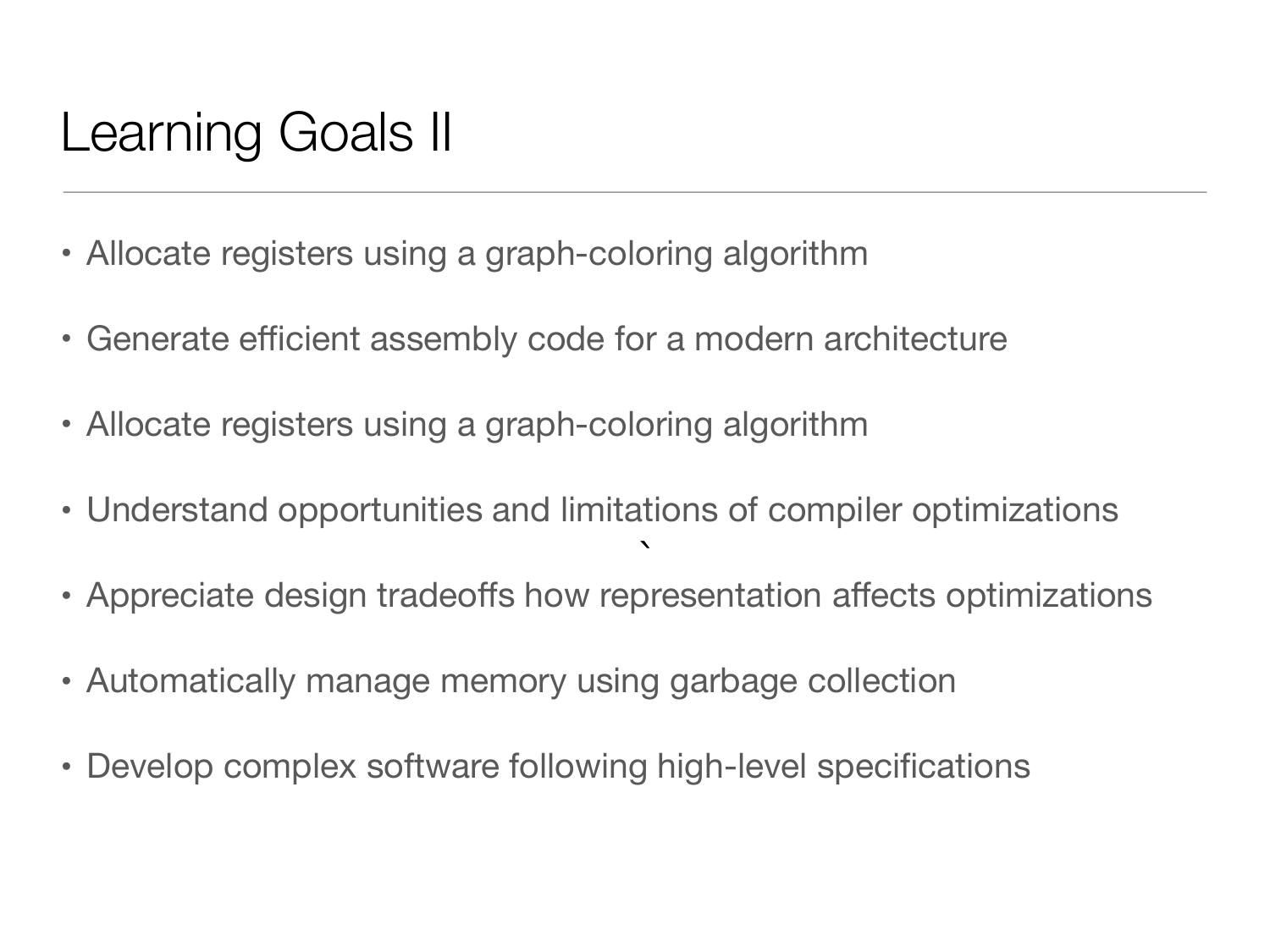### How will this work?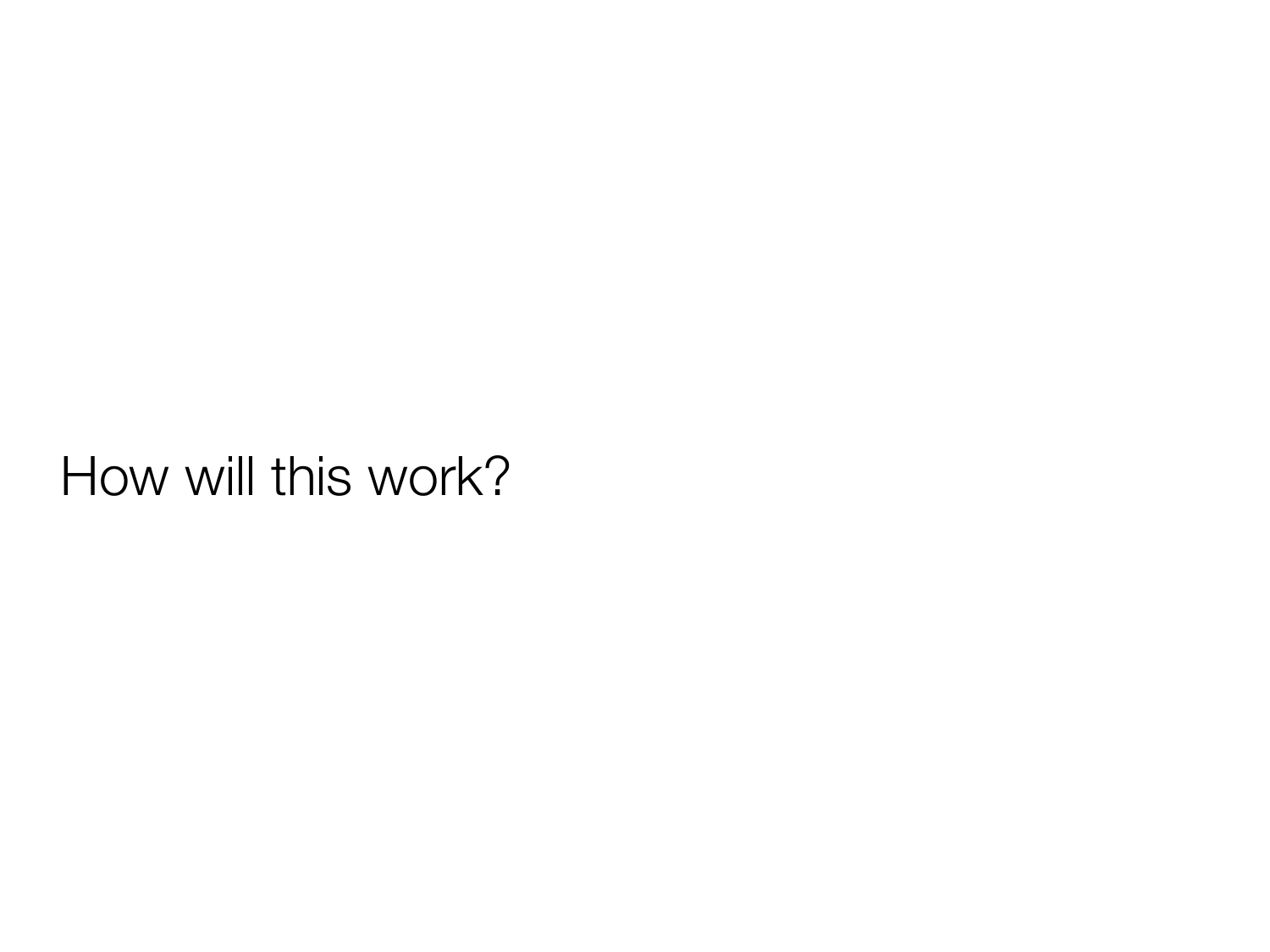# Your Responsibilities

#### No exams.

#### • Attend lectures

- ‣ Lecture notes are only supplementary material
- 6 Labs: you will implement compilers for subsets of C0 to x86-64 assembly
	- ‣ Lab1-4: each worth 100 points (total 400 points)
	- ‣ Code review after Lab 3: 50 points
	- ‣ Lab 5-6: each 150 points (total 300 points)

With a partner or individual.

- 5 Assignments: you will complete five written assignments that help you understand the material presented in the lectures
	- ‣ Assignments 1-5: each 50 points (total 250 points)

Individual.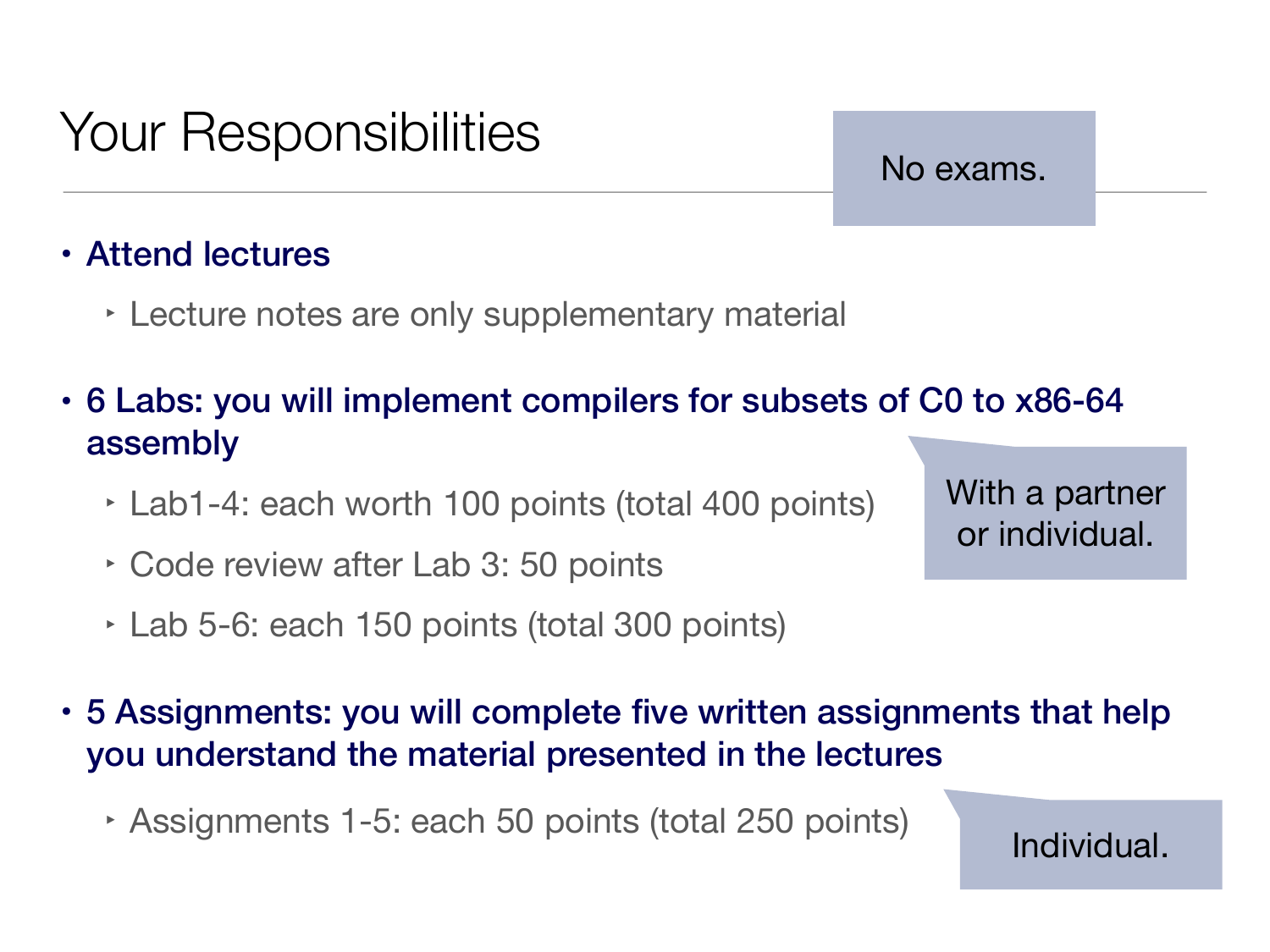## Labs — Overview

#### • Labs (700 points)

- ‣ Lab 1: tests and compiler for L1 (straight-line code)
- ‣ Lab 2: tests and compiler for L2 (conditionals and loops)
- ‣ Lab 3: tests and compiler for L3 (functions)
- ‣ Lab 4: tests and compiler for L4 (memory)
- ‣ Lab 5: compiler and paper (optimizations)
- ‣ Lab 6: code and paper (special topics)
- Code review (50 points)
	- ‣ You show your code for Lab 3 and get feedback
	- ‣ We expect that every team member is familiar with all components
	- ‣ We expect that every team member wrote about half of the code

Auto graded.

TA graded.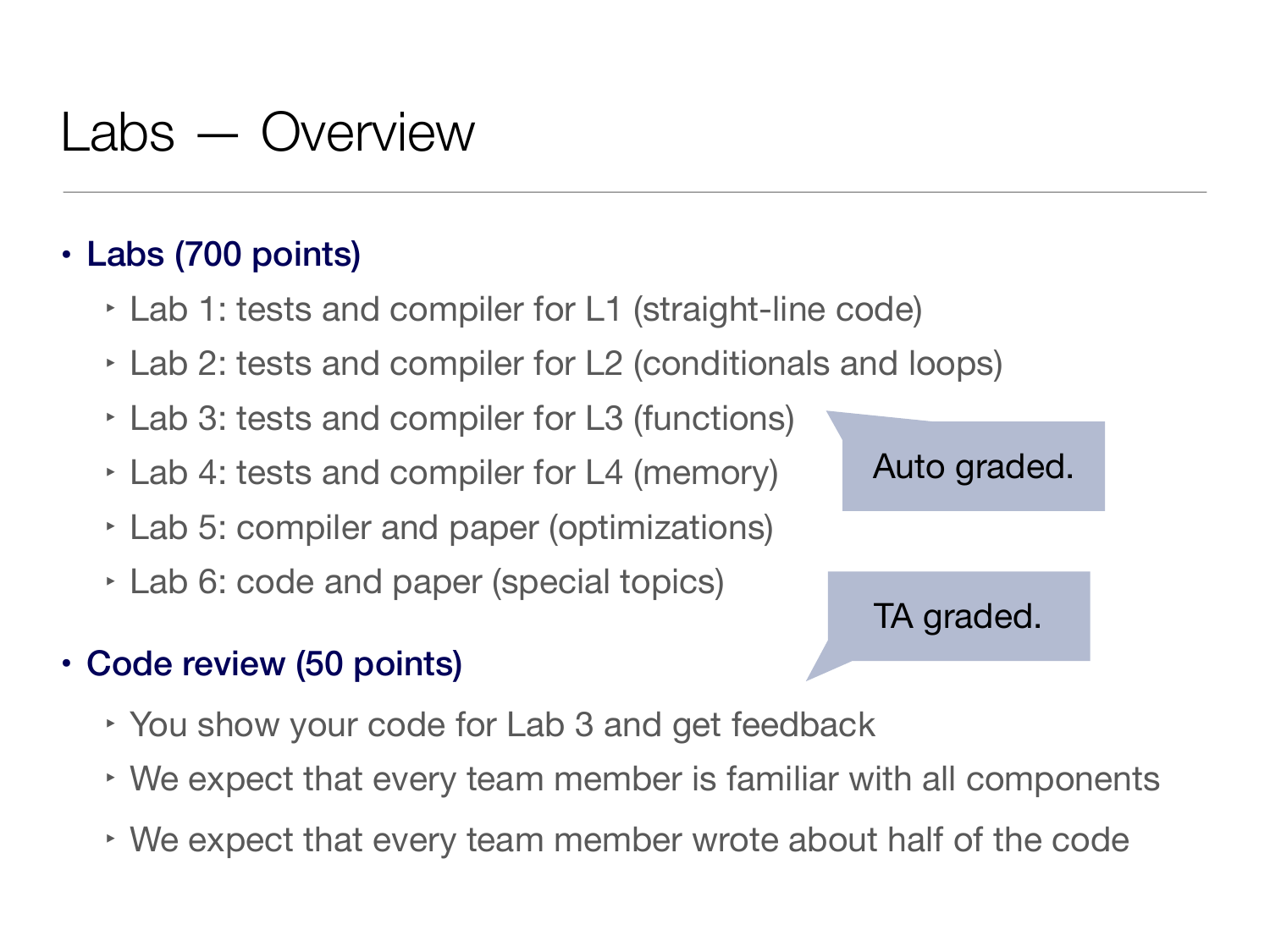## Source Language

#### C0, a small safe subset of C

- Small
- Safe
- Fully specified
- Rich enough to be representative and interesting
- Small enough to manage in a semester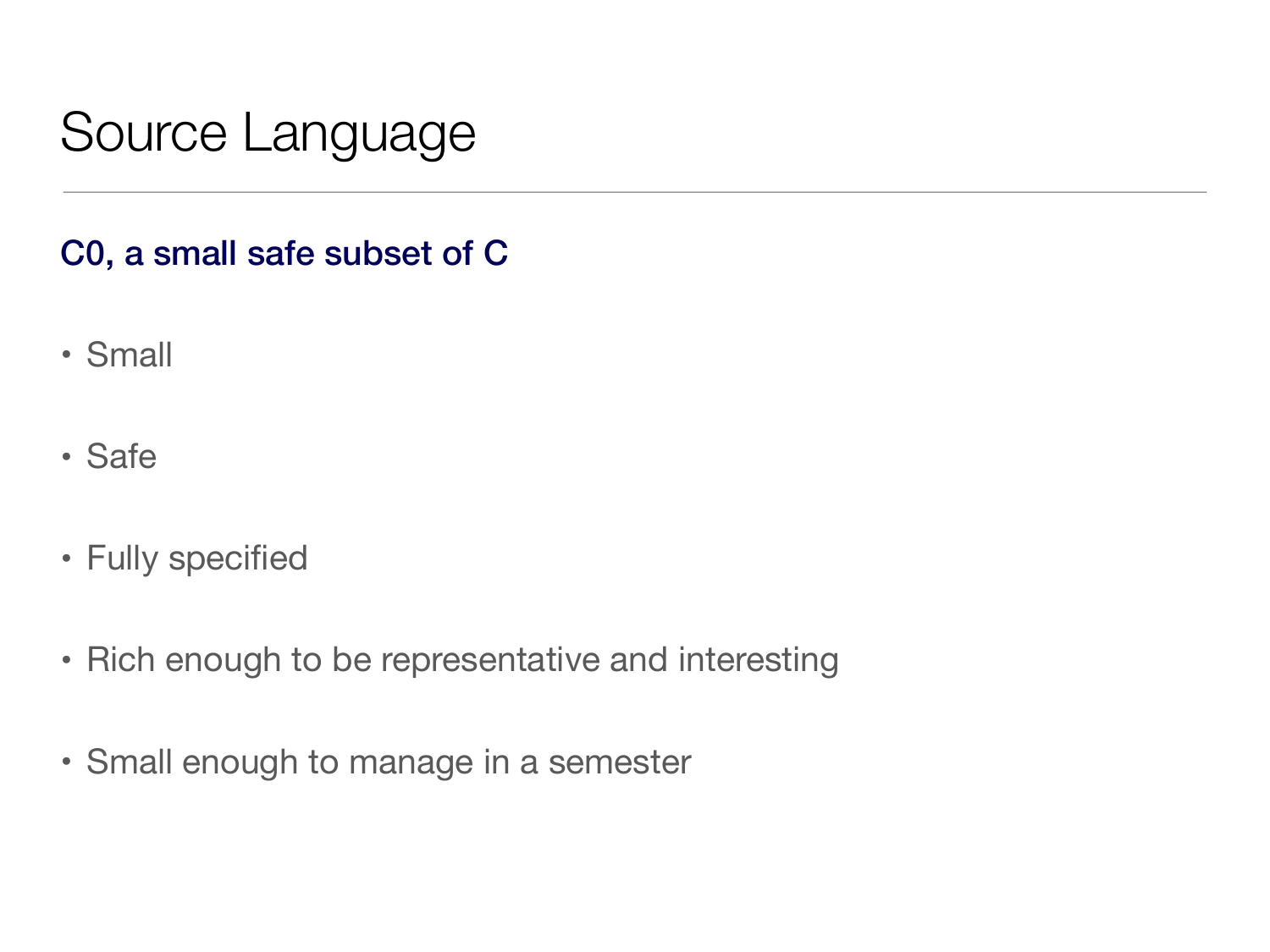# Target Language

#### x86-64 architecture

- Widely used
- Quirky, but you can choose the instructions you use
- Low level enough you can "taste" the hardware

#### Runtime system

- C0 uses the ABI (Application Binary Interface) for C
- Strict adherence (internally, and for library functions)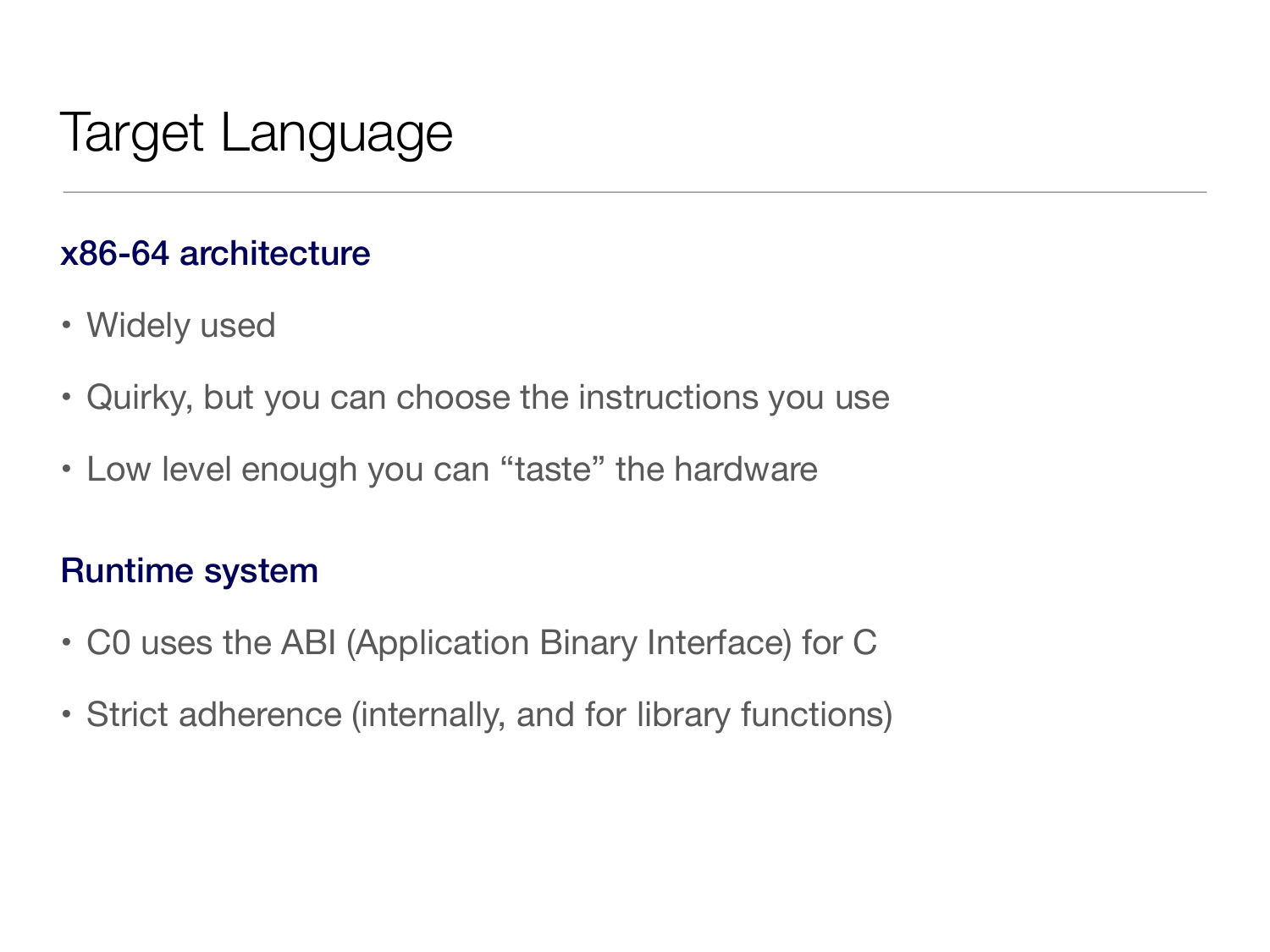### Finding a partner for the labs

I strongly suggest to work in teams of two.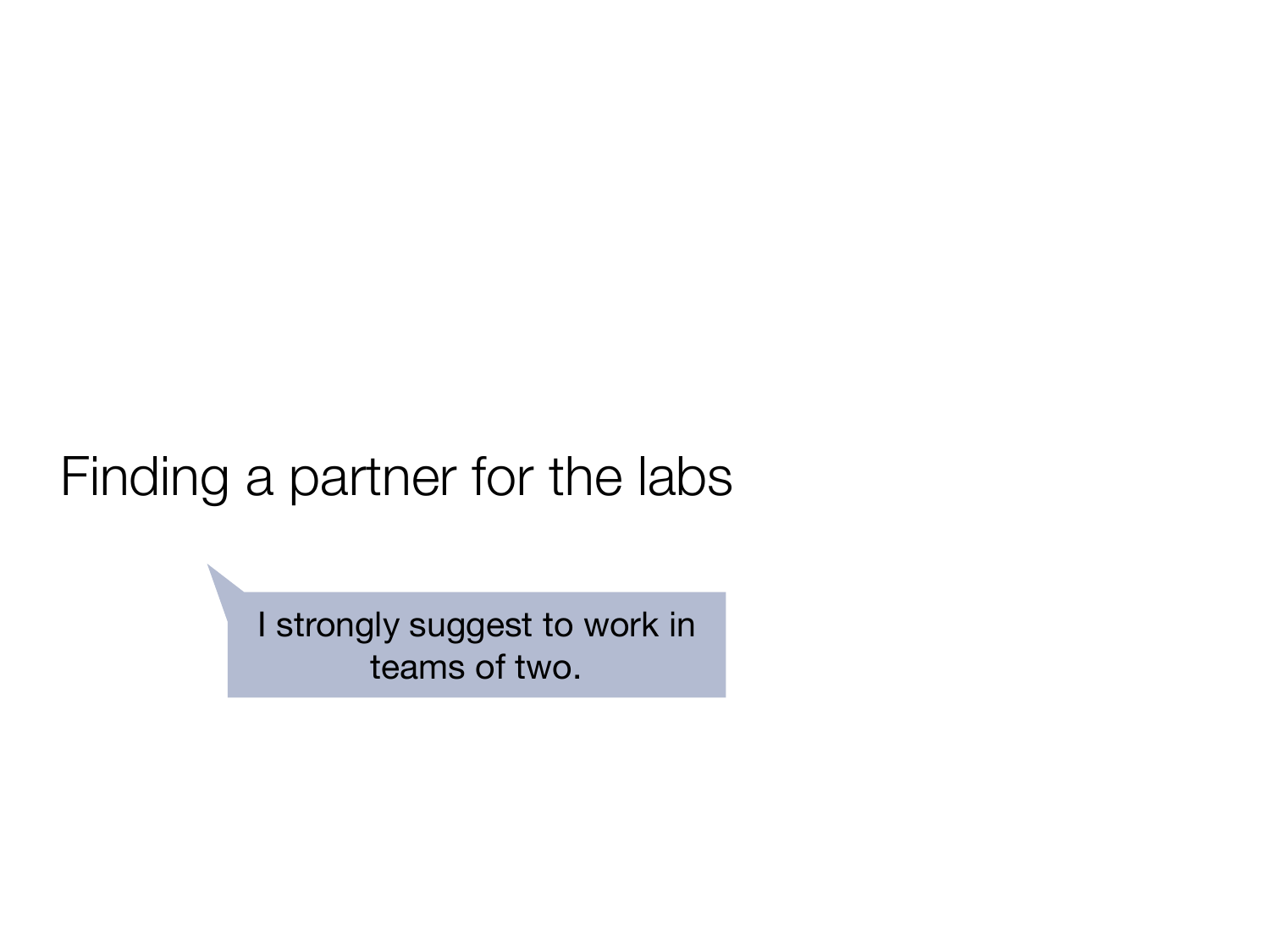There are two options (new!)

- 1. You fill out a questionnaire and we *suggest* a partner (staff selection)
	- ‣ Suggestion is not binding but it's expected that you team up
- 2. You team up with somebody yourself (self selection)
	- ‣ Like in previous iterations of the course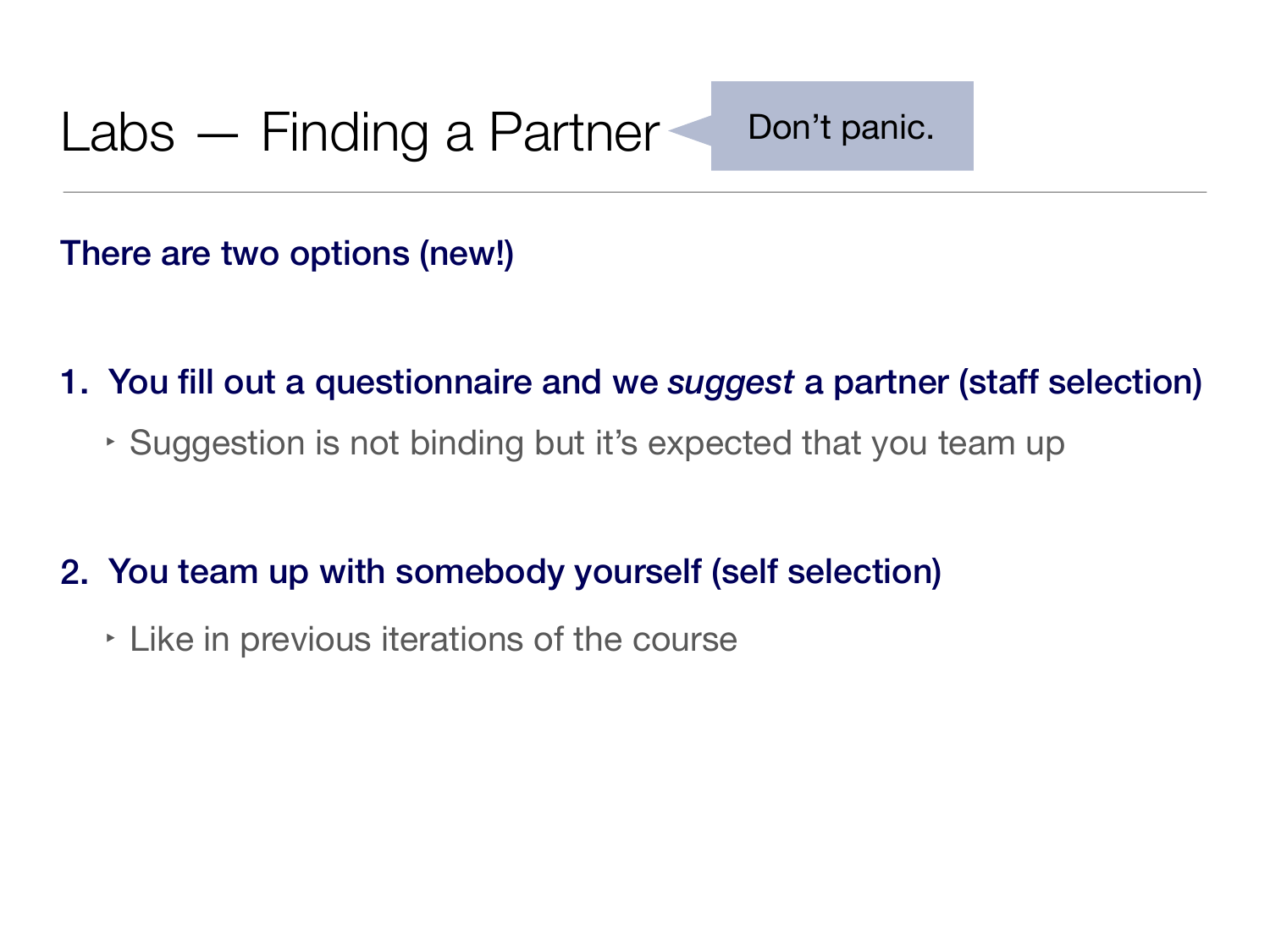## Option 1: Staff Selection

#### • You fill out a questionnaire about

- ‣ Your plans and goals for the class
- ‣ Your strengths and work style
- ‣ And your time constraints
- We suggest a partner with complem. strength and similar plans/goals
- You meet with your partner and (hopefully) decide to team up
- Advantages:
	- ‣ You will get a partner who is a good match
	- ‣ You will likely meet somebody new
	- ‣ Prepares you for working in a software company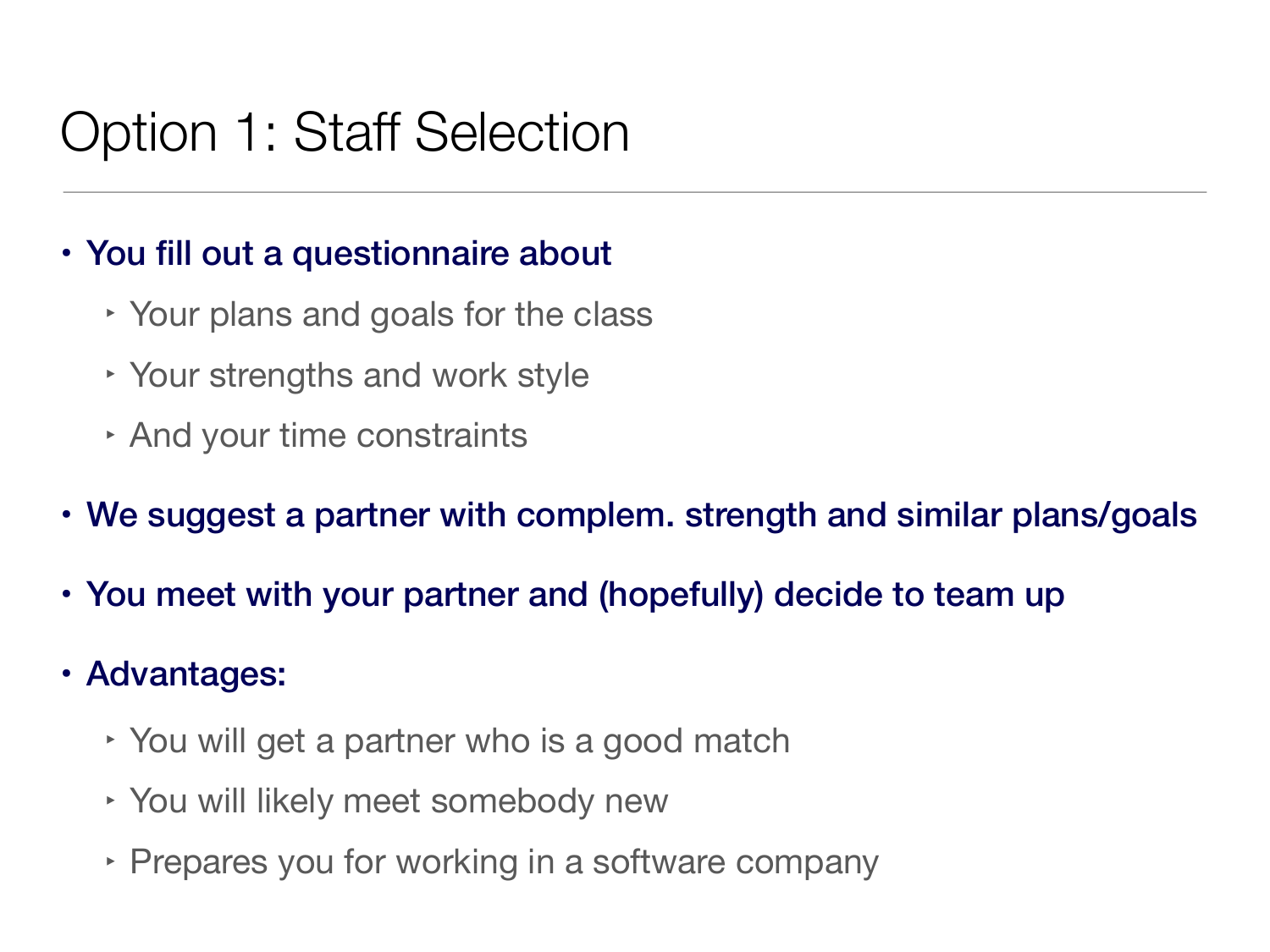## Option 1: Example Questions we Ask

- What programming language would you prefer to use?
- Are you more interested in theory or in building systems?
- Are you familiar with x86 assembly?
- How much time would be so much that you would rather drop?
- How much effort do you plan to invest in Compilers, on average?
- What grade are you aiming for in Compilers?
- Do you prefer to collaborate when writing code?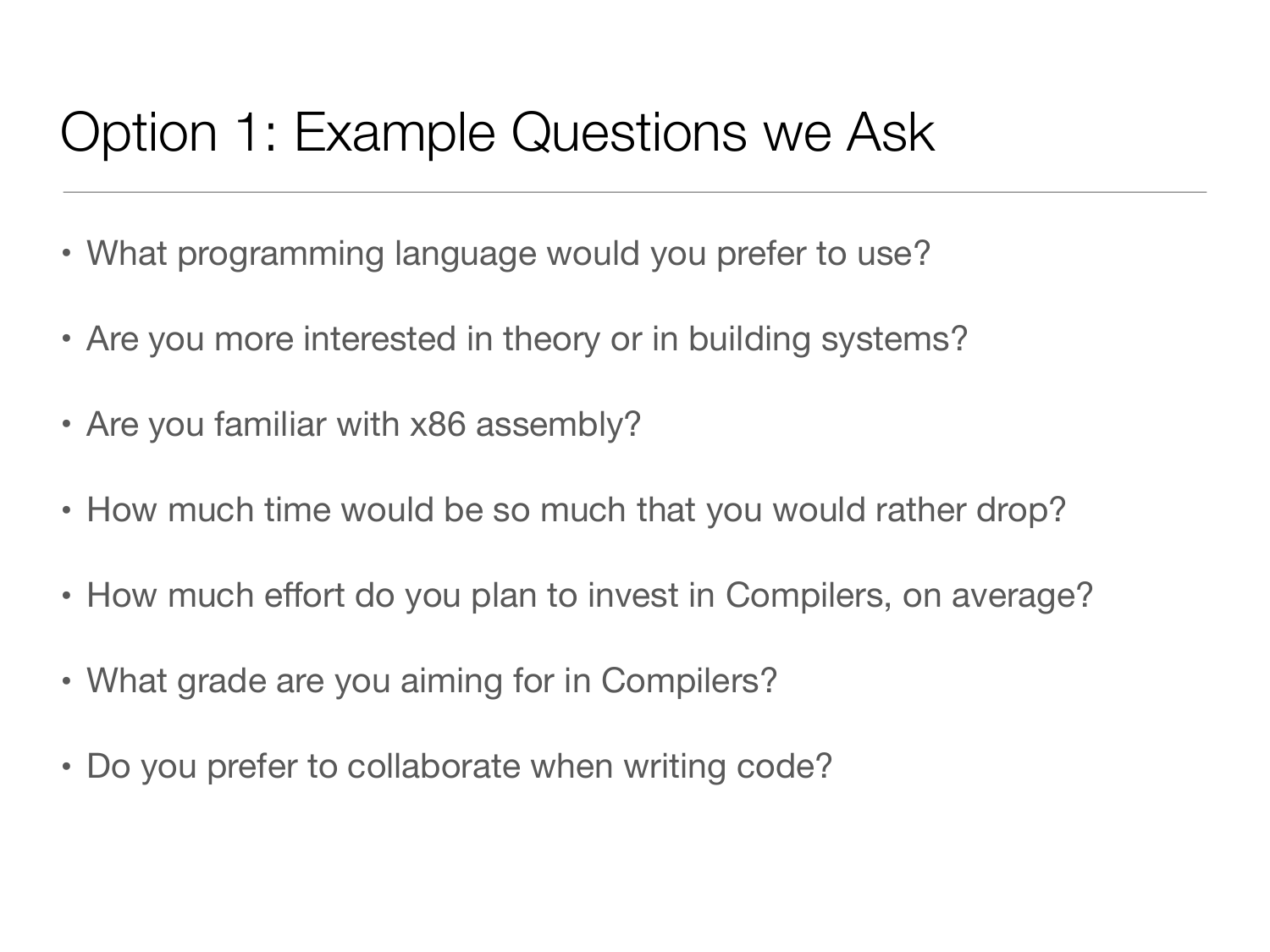### Option 2: Self Selection

- Pick your partner carefully!
- Have an honest discussion about your goals and expectations
	- ‣ What grades you are willing to accept?
	- ‣ How much time will you spend?
	- ‣ What times of day you work best?
- Find somebody who's a good match

That's not necessarily your best friend/

• Go through the questionnaire and compare your answers

Consider switching to Option 1 if there are mismatches.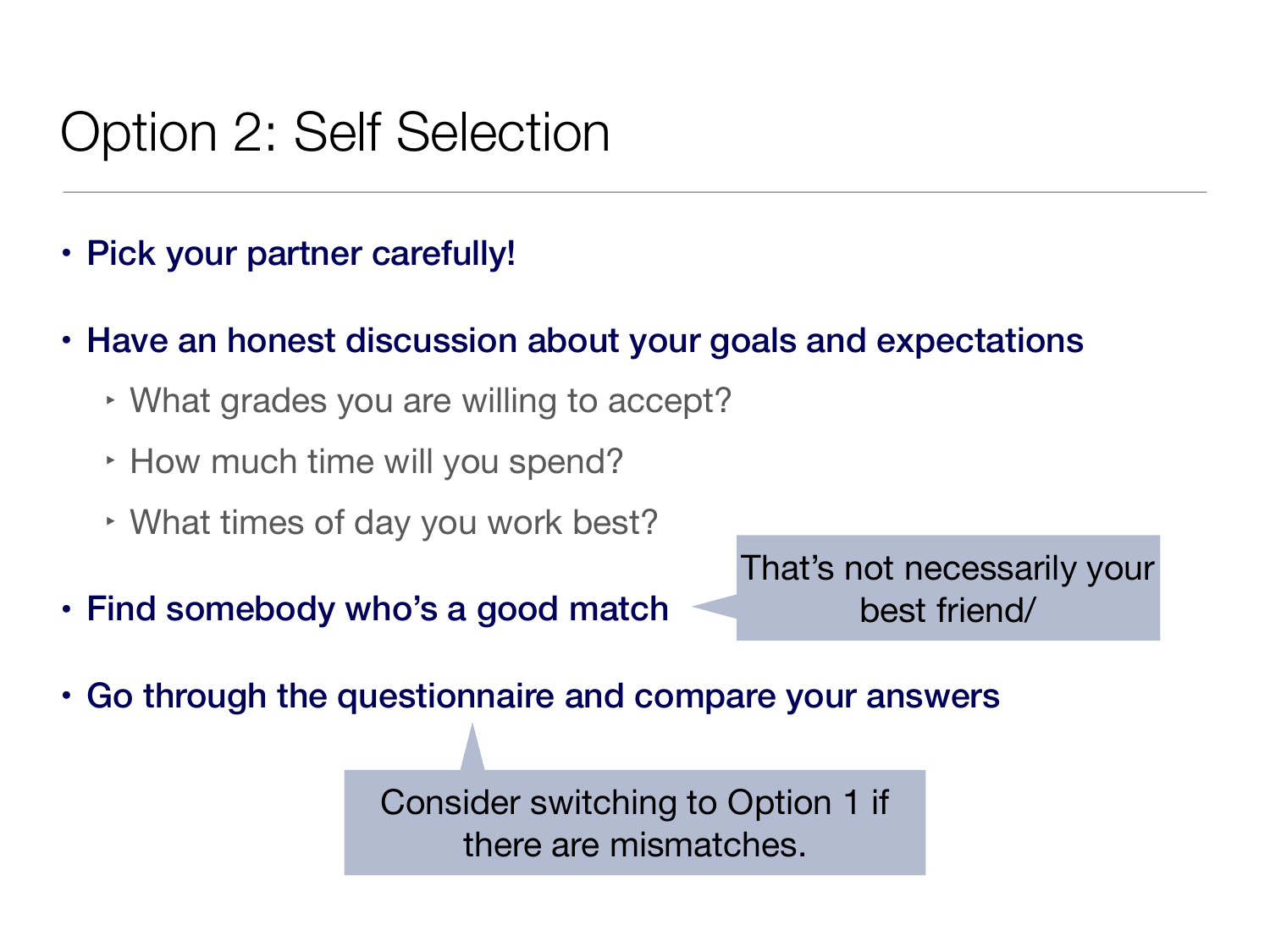## Labs — Picking a Programming Language

- You can freely choose a programming language to use
- I strongly suggest to use a typed functional language
	- ‣ Writing a compiler is a killer app for functional programming
	- ‣ Almost every team used Haskell or OCaml last year
- We provide starter code for the following languages
	- ‣ SML, OCaml, Haskell, and Java
- When picking a language also consider the availability of parser generators and libraries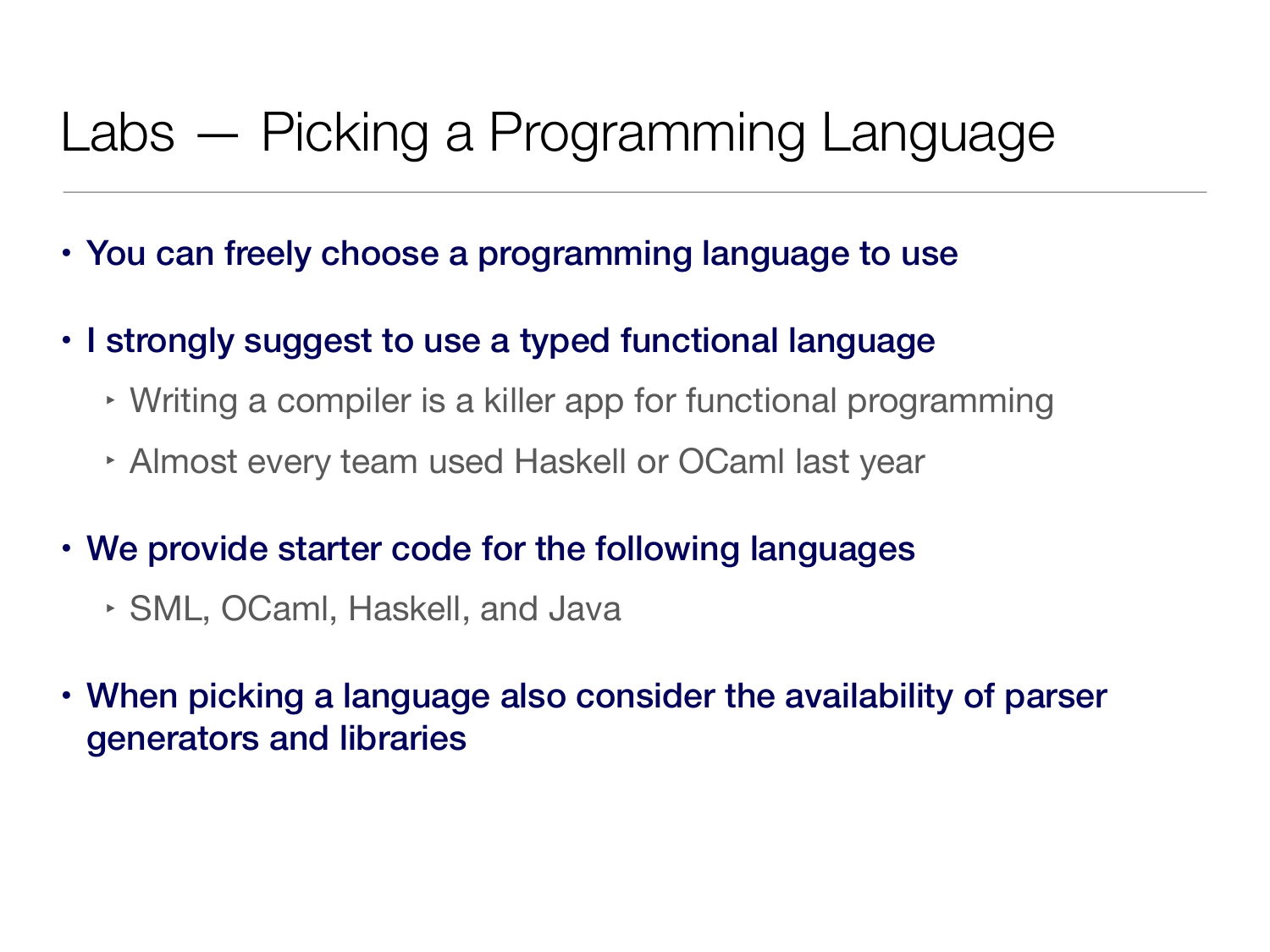## Logistics

- Assignments are submitted via Gradescope
- Labs are submitted via GitHub
	- ‣ Get a GitHub account and fill out a google form to register your team
	- ‣ Receive your group name
	- ‣ Receive an invitation to join your group on GitHub
	- ‣ Submit your code by pushing to your repository

#### • Auto grading

- ‣ Your compiler is tested against the test cases of other groups
- ‣ And test cases from previous years
- ‣ You can submit as often as you like
- ‣ Best submission before the deadline counts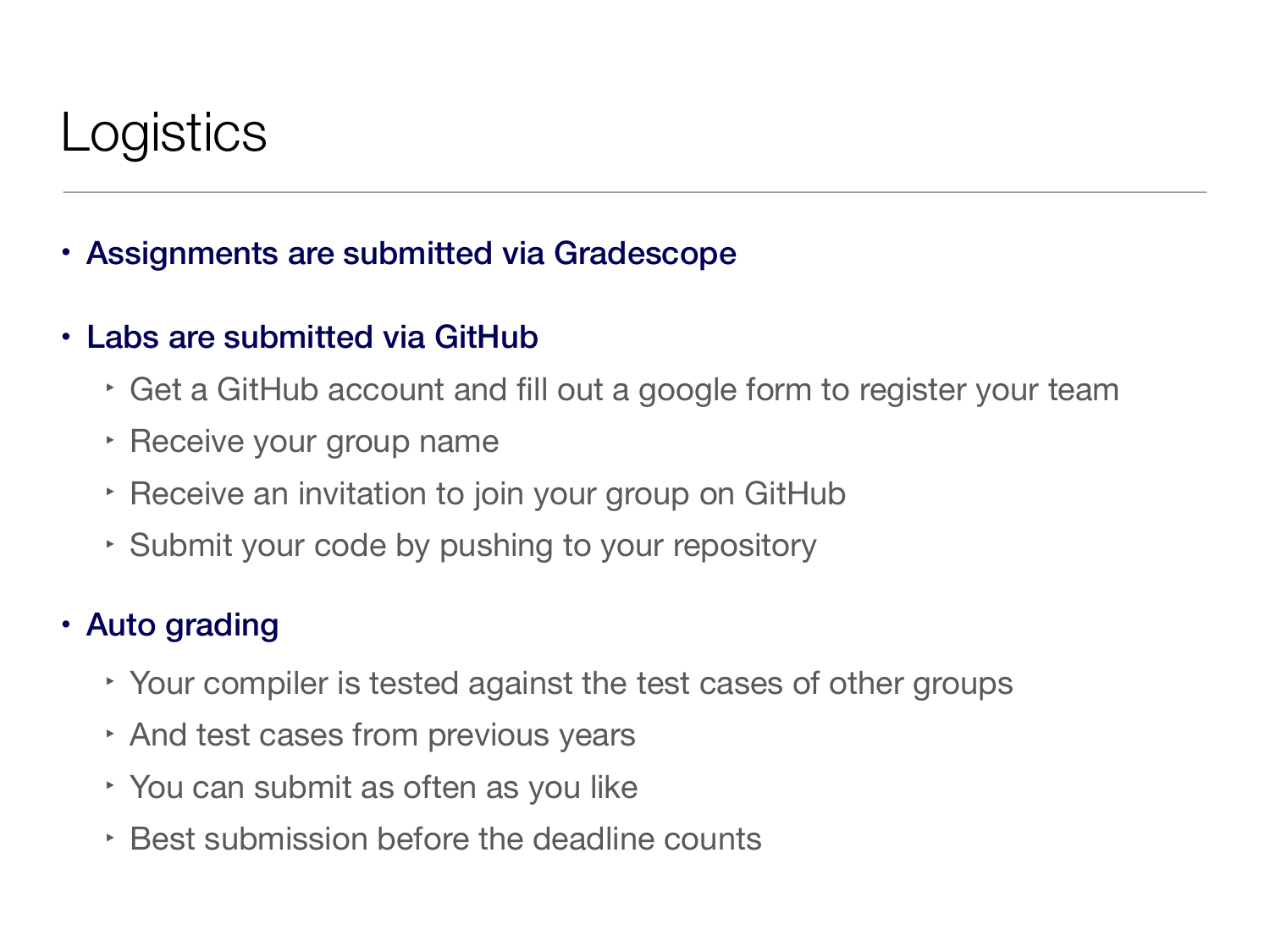### **Advice**

#### • Labs are difficult and take time

- ‣ Plan ahead!
- ‣ Set up meetings with lab partners
- ‣ Talk to us and others about design decisions
- Don't start the compiler after the tests
- Errors carry over to the next lab
- Submit early and often
- Compilers are complex
	- ‣ That's part of the fun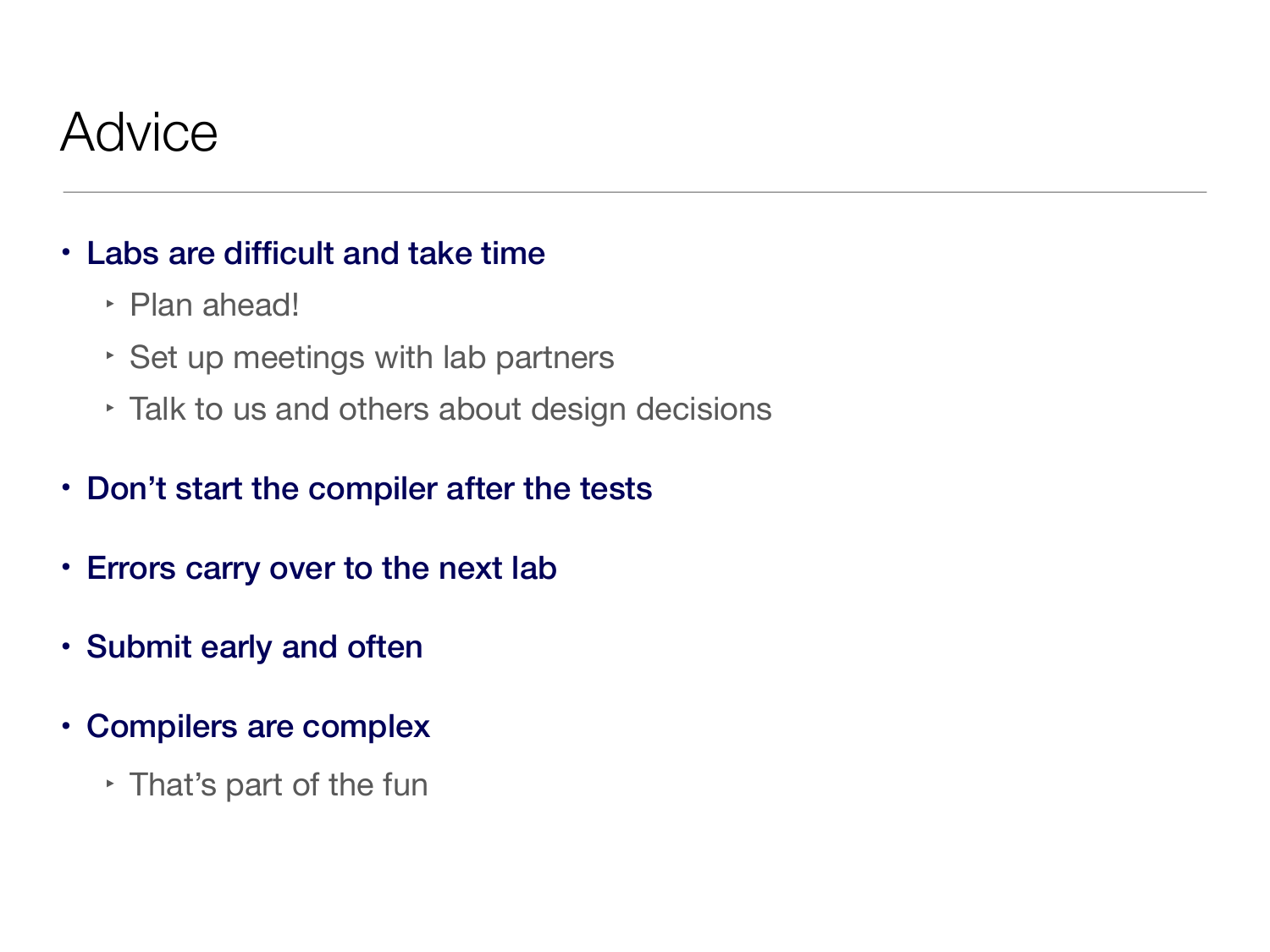### Workload Over the Semester



\* scale from the move Spaceballs.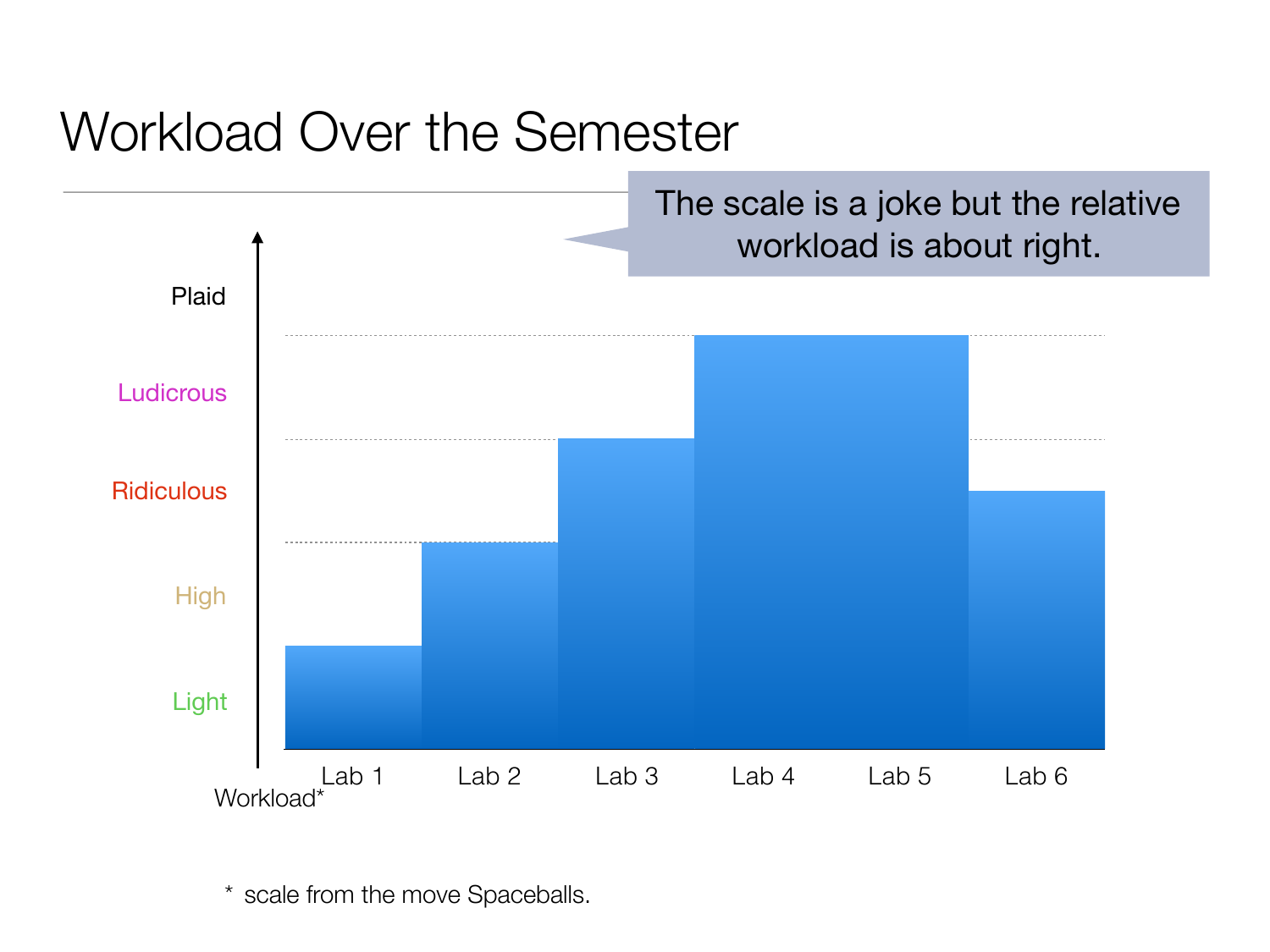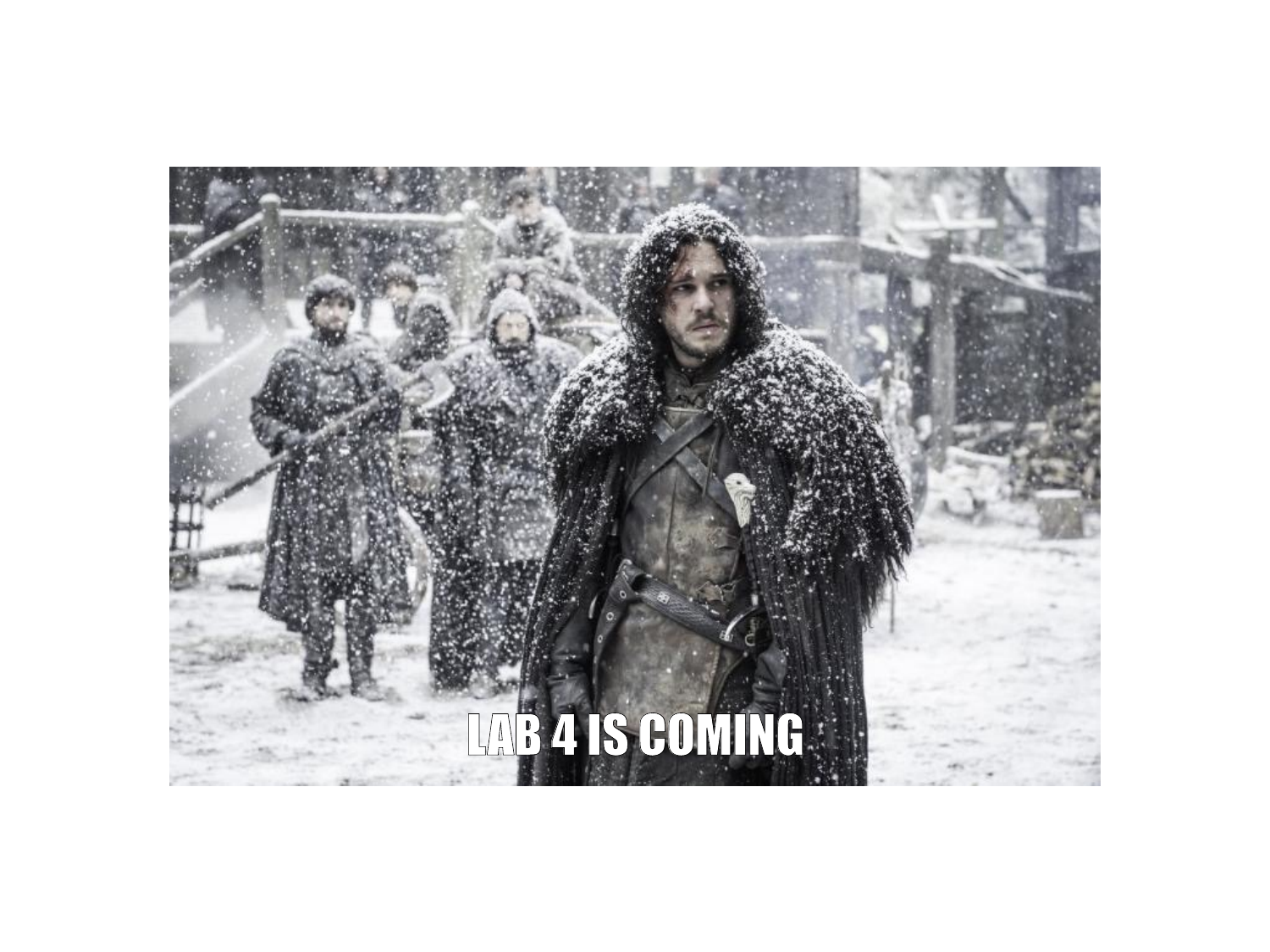### This Year's Theme

You decide! (Vote on Piazza)

1. Game of Thrones



2. Harry Potter

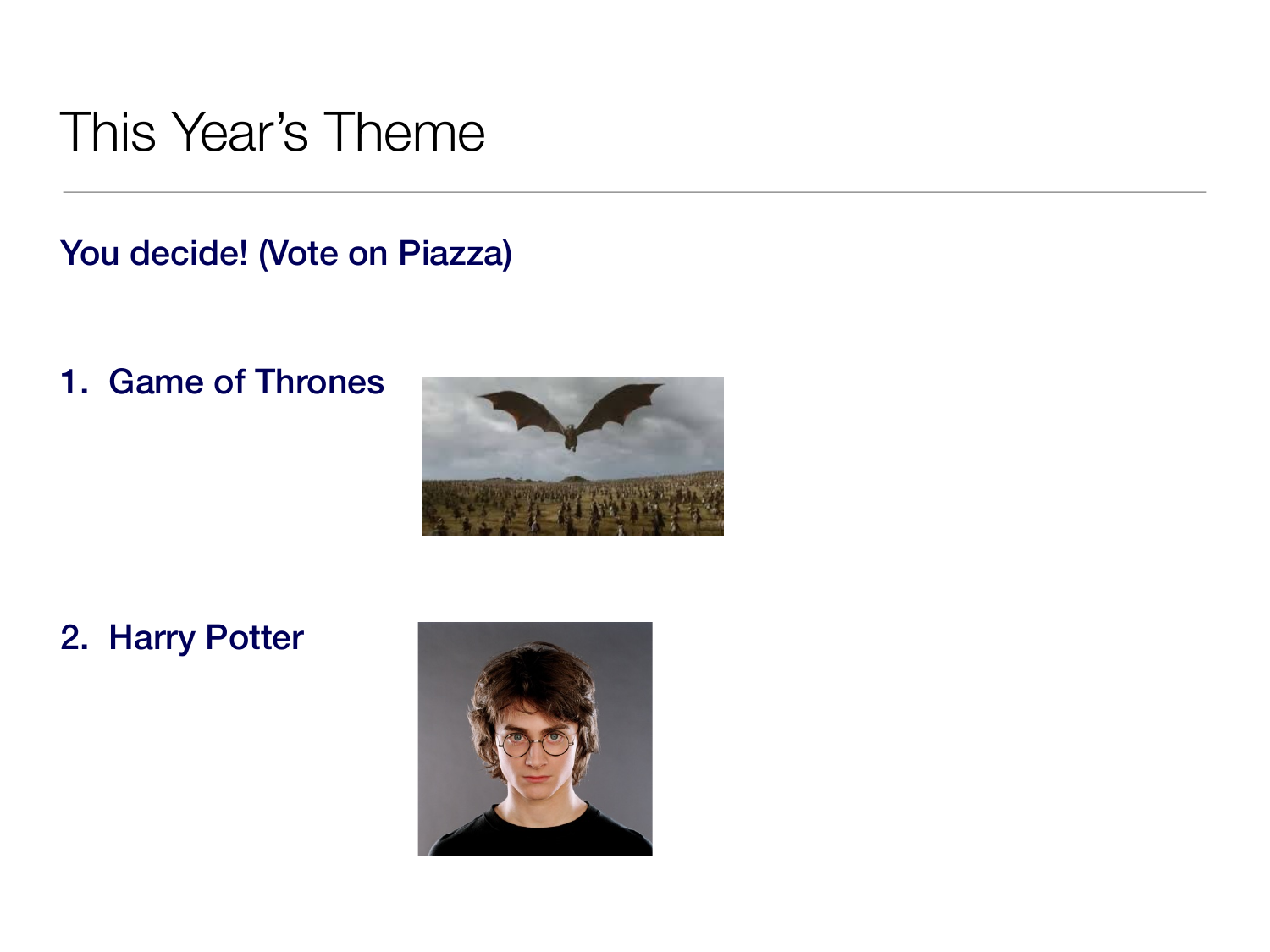## Deadlines and Academic Integrity

- Deadlines are midnight (after class); being late results in a late day
	- ‣ You have six (6) late days for the labs (see details online)
	- ‣ You have three (3) late days for the assignments (details online)
- Talk to me or your undergrad advisor if you cannot make a deadline for personal reasons (religious holidays, illness, …)
- Don't cheat! (details online)
	- ‣ Use code only from the standard library, add to Readme
	- ‣ Don't use code from other teams, earlier years, etc.
	- ‣ If in doubt talk to the instructor
	- ‣ The written assignments need to be completed individually (1 person)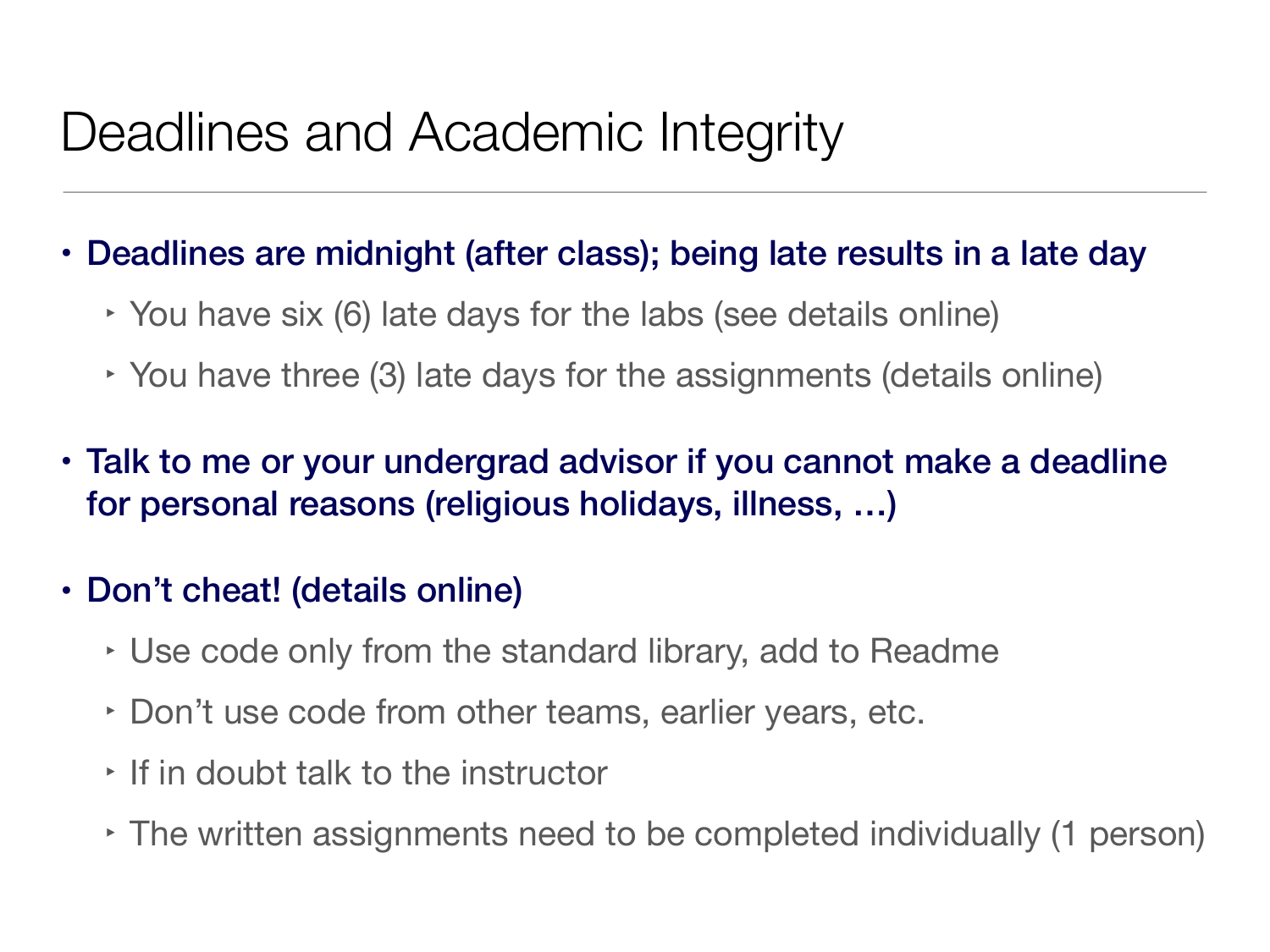## Things you Should Use

- Debugger
- Profiler
- Test programs
- Standard library
- Lecture notes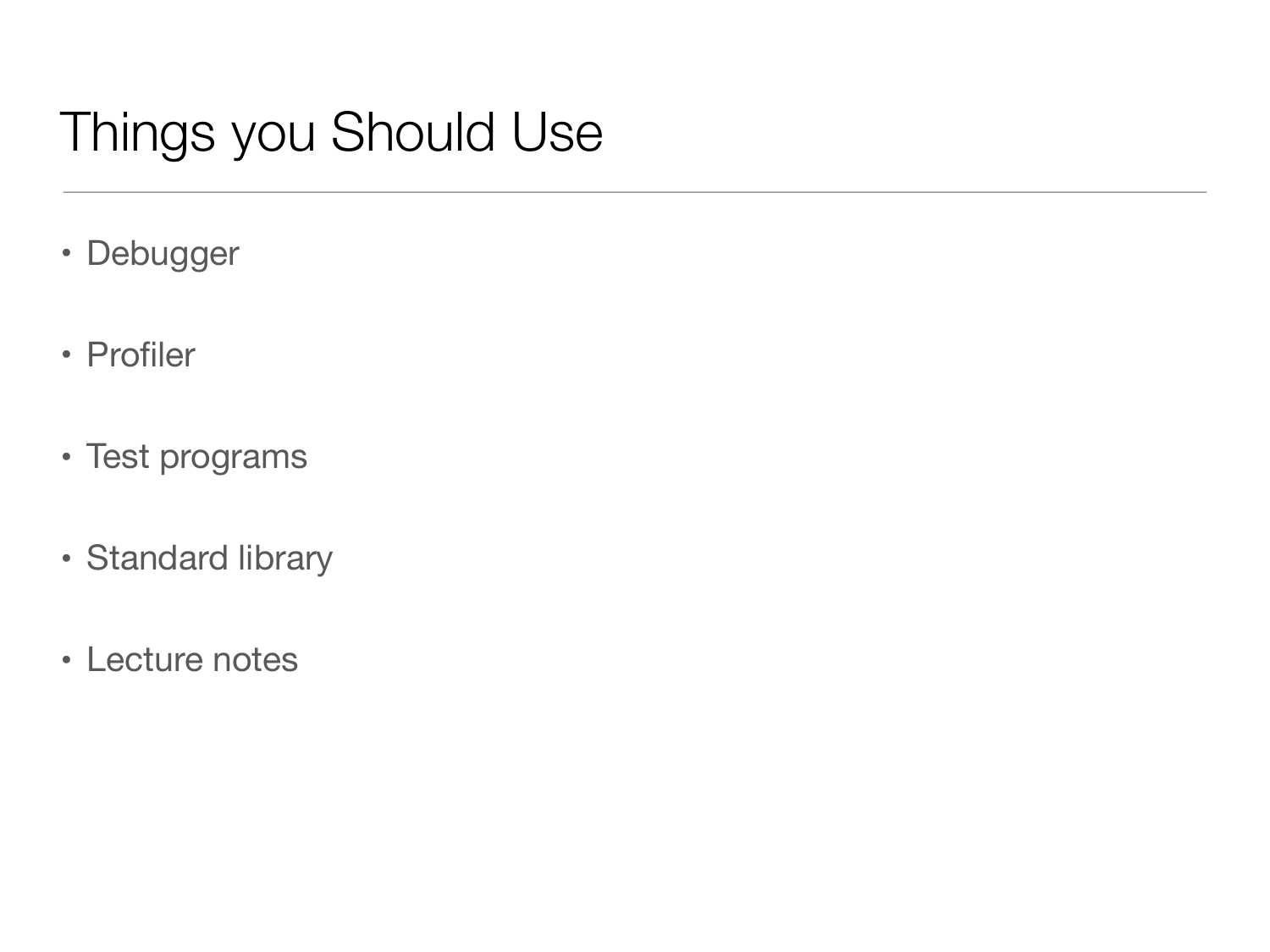## Well-Being

#### • This is only a course!

- ‣ Take care of yourself
- ‣ Watch out for others

#### • Get help if you struggle or feel stressed

- ‣ If you or anyone you know experiences any academic stress, difficult life events, or feelings like anxiety or depression seek support
- ‣ Counseling and Psychological Services (CaPS) is here to help: Phone: 412-268-2922

Web: http://www.cmu.edu/counseling/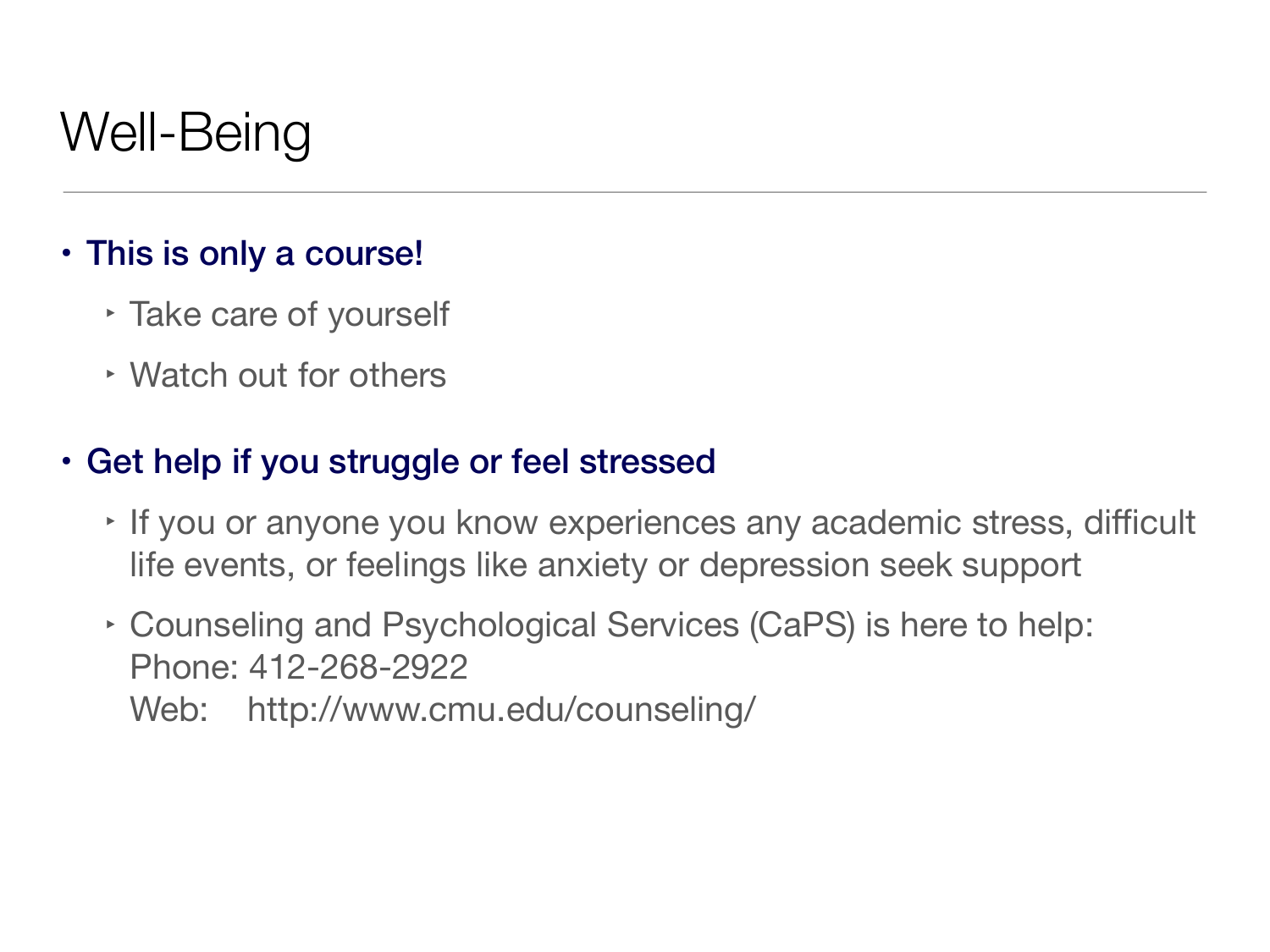### Who should take this course?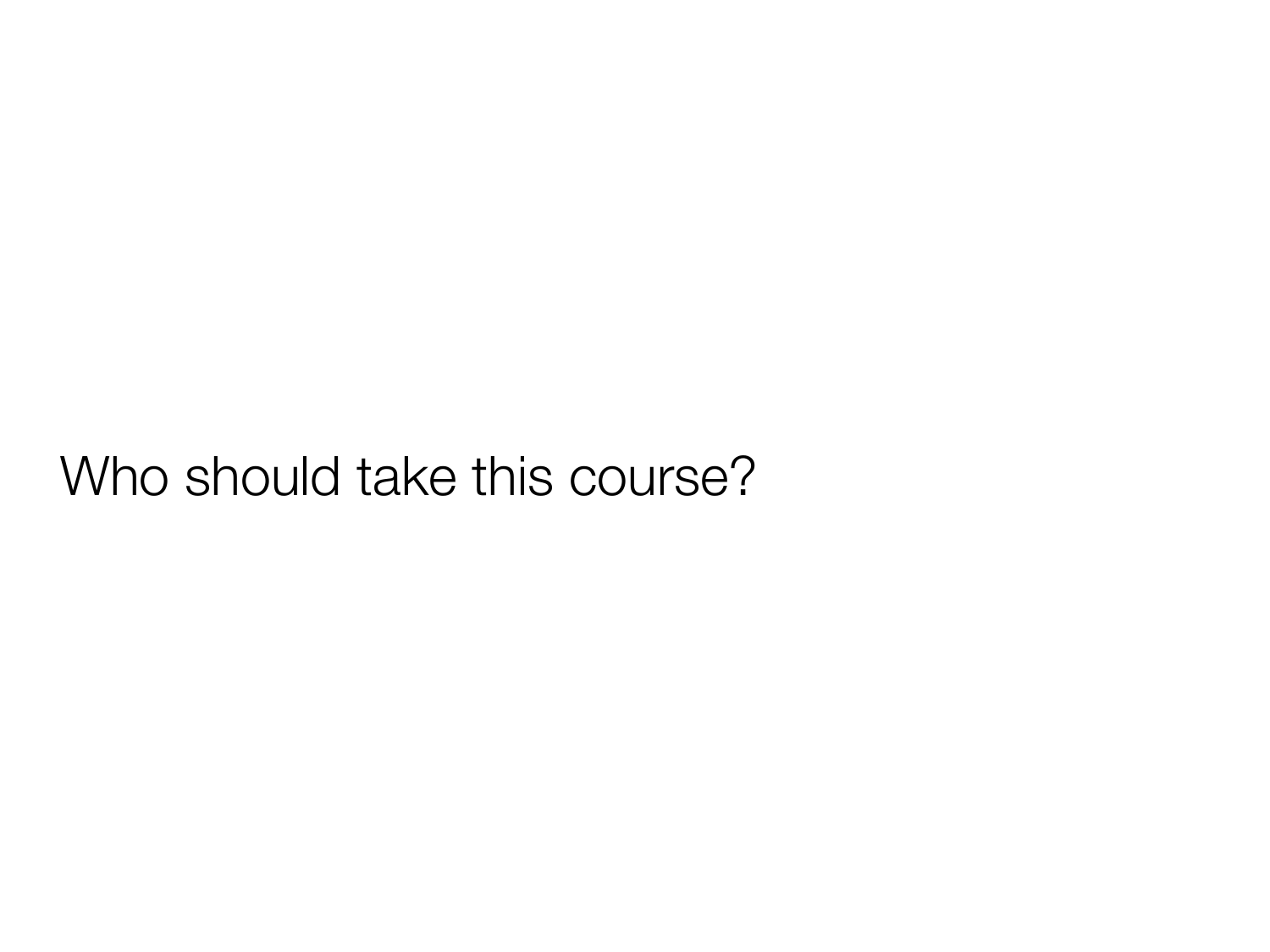## 15-411 in the Curriculum

• 15-213 Introduction to Computer Systems

#### 15-411 Compiler Design

‣ How are high-level programs translated to machine code?

#### • 15-410 Operating System Design and Implementation

‣ How is the execution of programs managed?

#### 15-441 Computer Networks

‣ How do programs communicate?

System requirement

**Prerequisite** 

- 15-417 HOT Compilation
	- ‣ How to compile higher-order typed languages?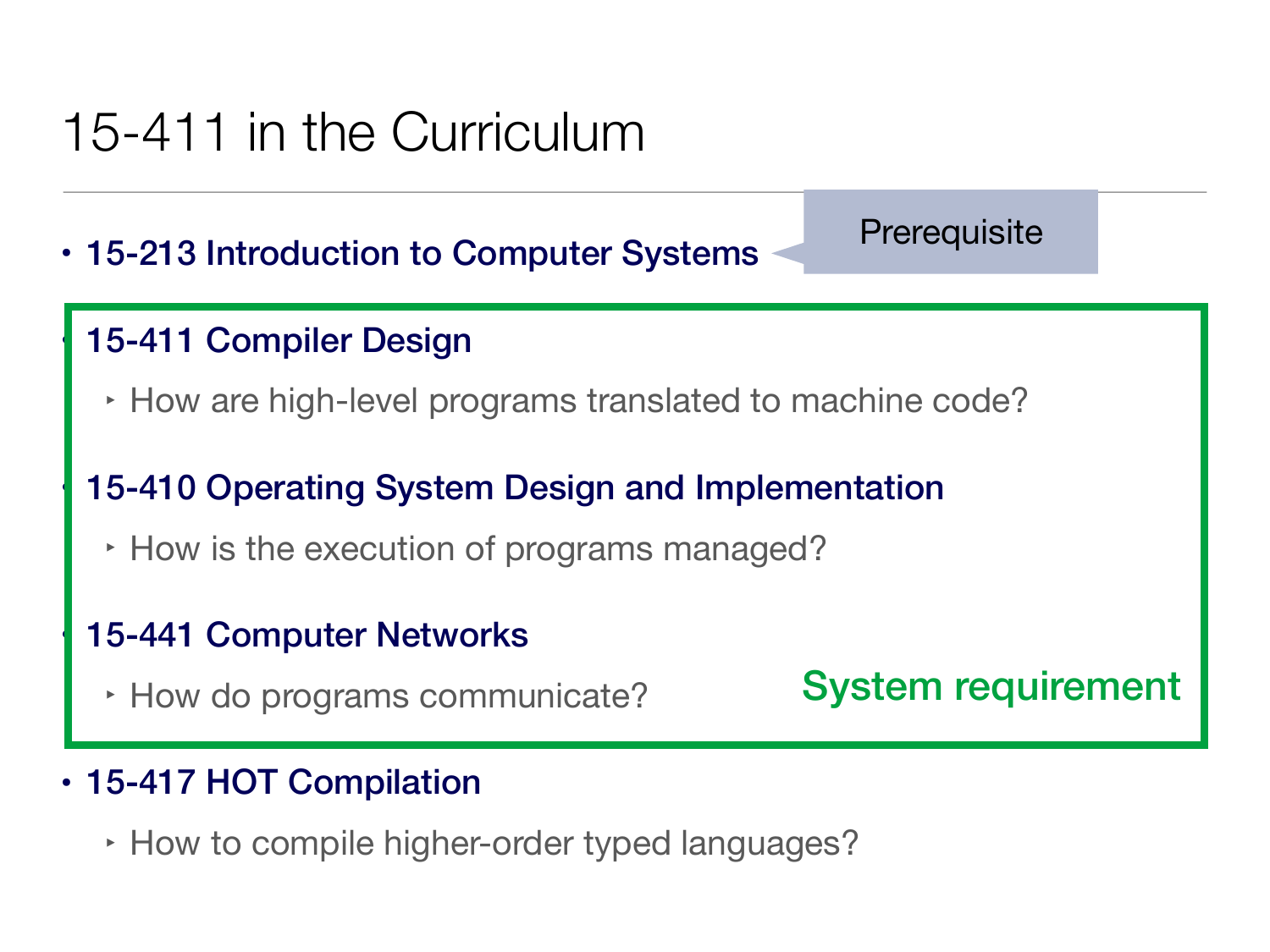## Things you Should Know (Learn)

- C0 programming language
	- ‣ The source language
- x86-64 assembly
	- ‣ The target language
- Functional programming
	- ‣ Highly recommend
- Git version control
	- ‣ For submitting labs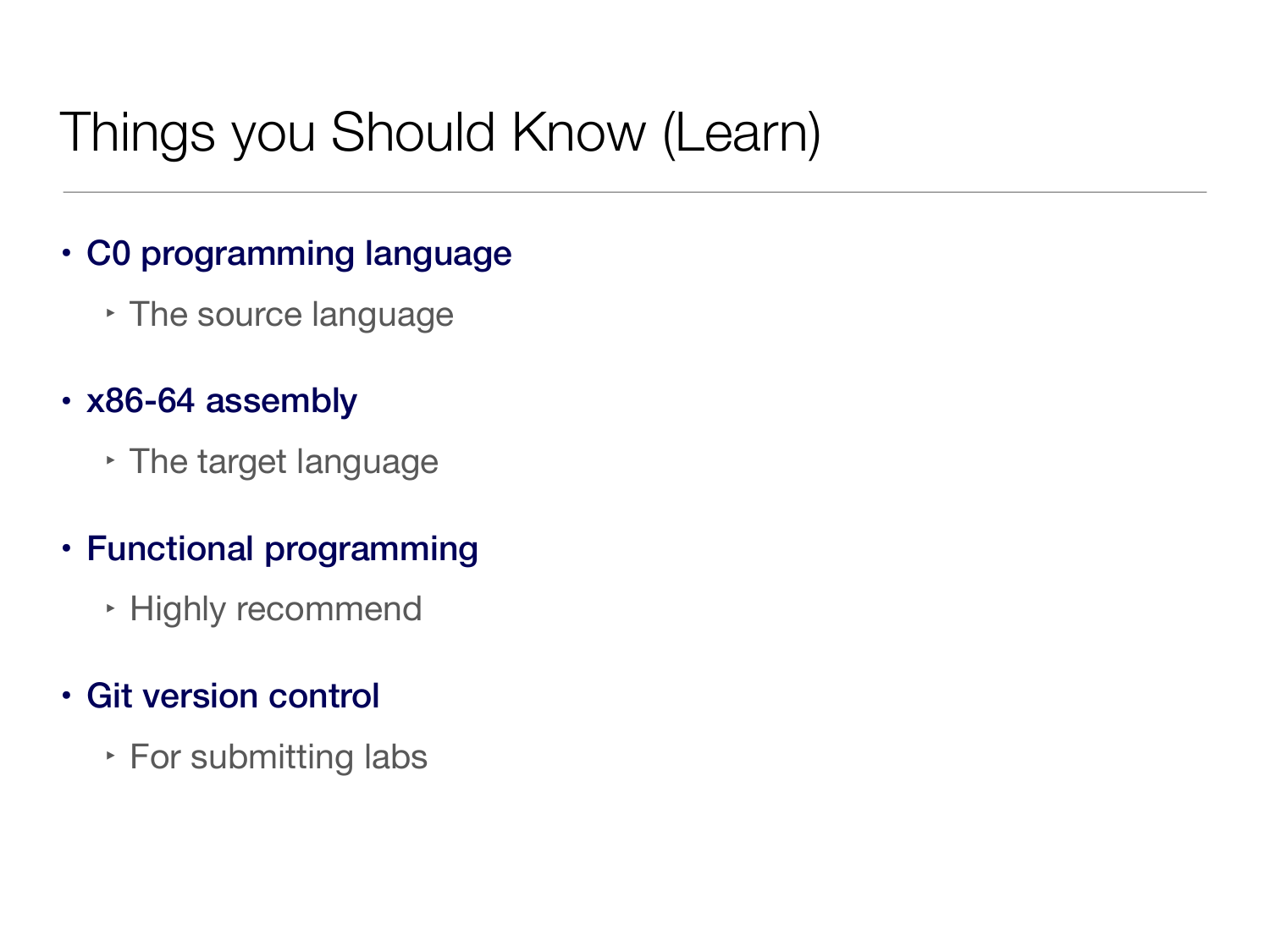### A closer look at a compiler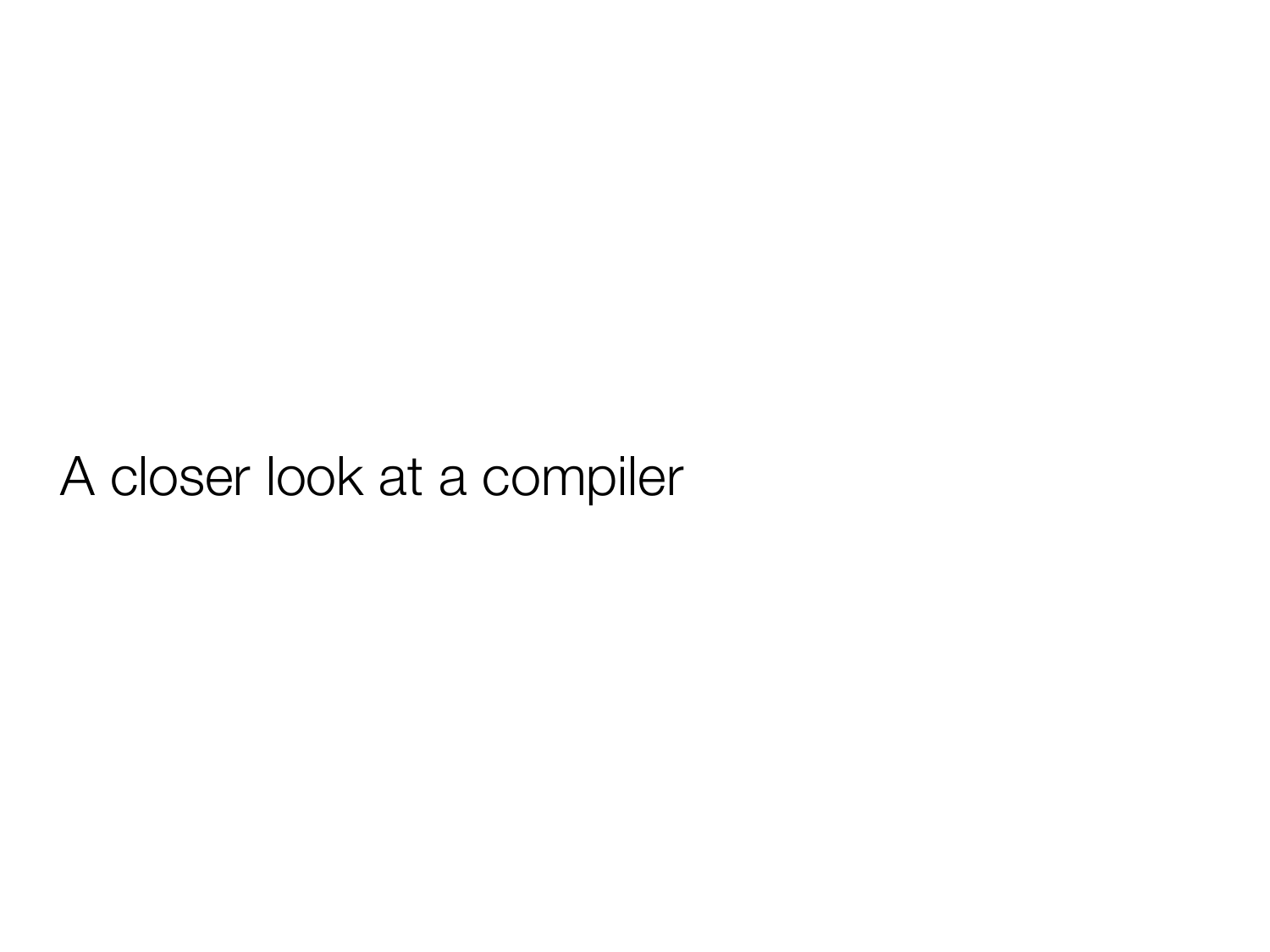

### Compiler in Context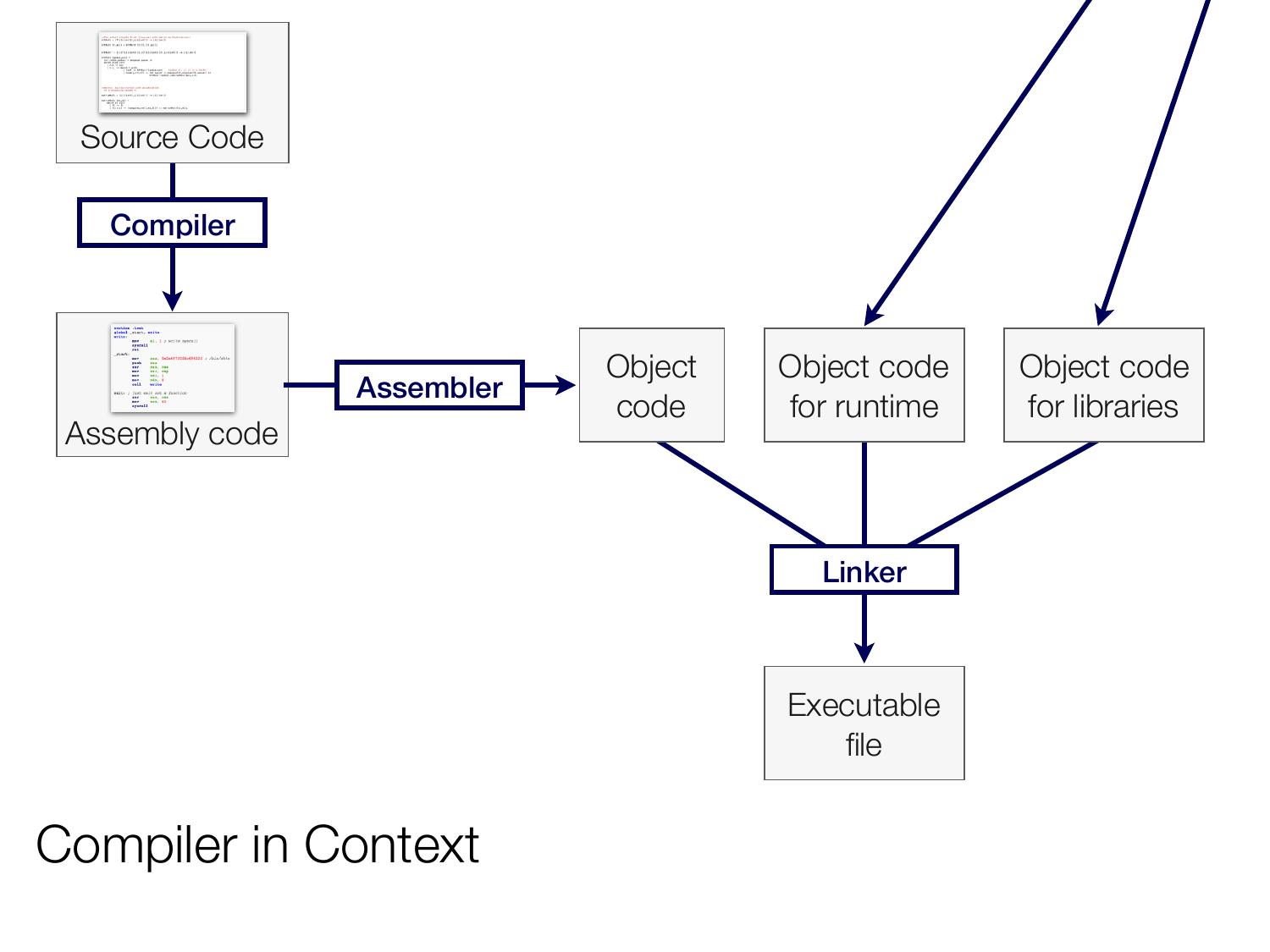# Organizing a Compiler

- Split work into different compiler phases
- Phases transform one program representation into another
- Every phase is relatively simple
- Phases can be between different types of program representations
- Phases can be on the same program representation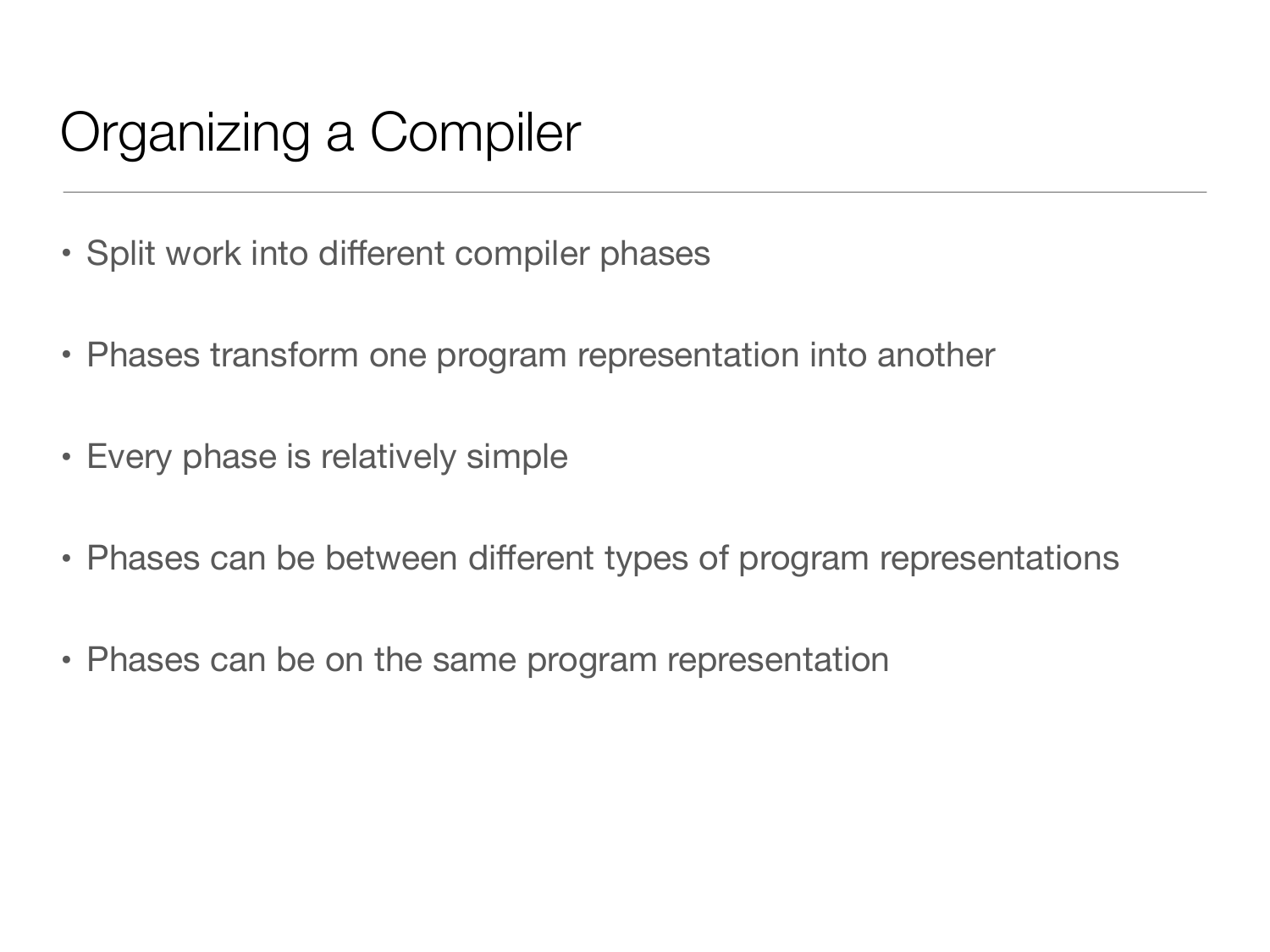

### Compiler Phases